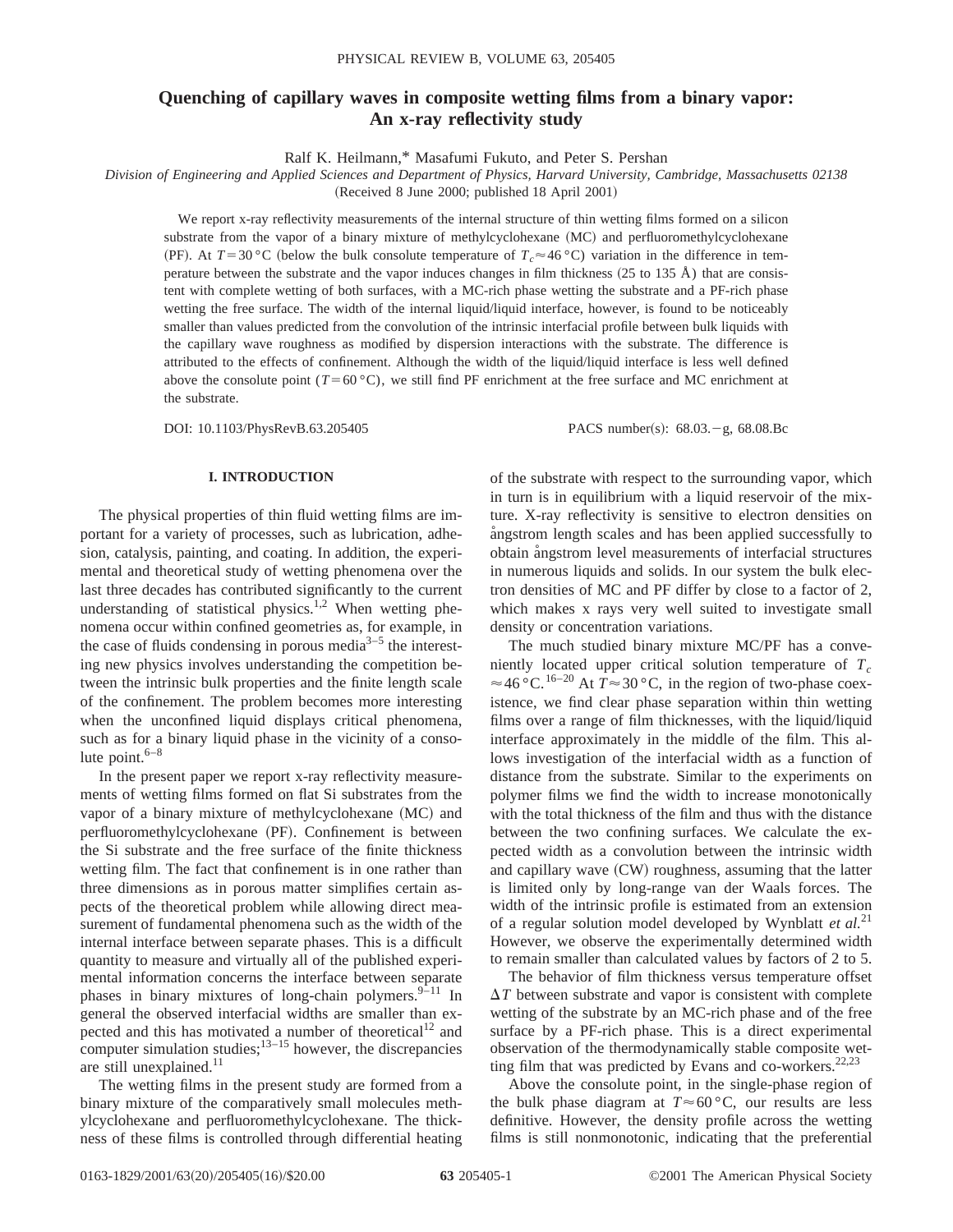adsorption that exists below the consolute point also prevails far above  $T_c$ .

The rest of this paper is organized as follows: We first describe the experimental setup and measurement technique in Sec. II. Next we discuss some issues relevant for reflectivity modeling and theoretical predictions for the liquid/ liquid and liquid/vapor interfacial widths and wetting behavior for PF/MC on Si. We then present the results of measurements of the density profiles, interfacial widths, and wetting behavior, and compare them in Sec. IV with predictions from a regular solution model. We discuss our findings further in Sec. V and summarize in Sec. VI. In the Appendix we present approximation methods to estimate the effects of confinement on CW roughness.

## **II. EXPERIMENTAL SETUP**

#### **A. Wetting chamber and sample preparation**

The experimental design is similar to the one used previously by Tidswell *et al.*<sup>24</sup> to study the wetting properties of several liquids. An isothermal chamber is loaded with enough liquid to produce saturated vapors of the substances to be studied. The substrate to be wetted is heated to a higher temperature such that the chemical potential of the liquid in the condensed film is above that of the reservoir. Although the system is not homogeneous across the volume of the cell, the adsorbed film is in thermal equilibrium at well-defined temperature, pressure, and chemical potential, and gradients across the thickness of a film are negligible.

In order to optimize temperature stability and homogeneity, the sample chamber was constructed from two concentric independently temperature controlled cells, surrounded by a further layer of conventional foam insulation. The inner cell, made of oxygen-free high-conductivity copper), contains the substrate and the liquid mixture. The temperature of the ambient vapor, *T*, at the bottom of the inner cell and the temperature of the substrate,  $T + \Delta T$ , were measured with thermistors that were periodically calibrated with respect to each other. Temperature stability was of the order  $\pm 1$  mK over a few hours. The uncertainty in  $\Delta T$  is conservatively estimated to be no more than 5 mK. Two small beryllium windows allow x rays to enter and exit the inner cell with minimal attenuation. All metallic surfaces are gold coated. Before filling the cell all parts and walls are cleaned with acetone and methanol, followed by a final rinse with methylcyclohexane  $(95%)$ . The cell is then slightly heated and blown dry with high-purity Ar gas, and subsequently stored in a glove box under an Ar atmosphere.

The substrate was the  $(111)$  surface of a thin Si crystal  $(32\times19\times2.5$  mm<sup>3</sup>). Before mounting the substrate undergoes a cleaning cycle consisting of three ultrasonic baths in the order trichloroethylene, acetone, and methanol, followed by rinsing in water, boiling in a sulfuric acid/hydrogen peroxide (70/30% by volume) mixture for 30 minutes at 70 °C, and extensive rinsing in water.<sup>25</sup> The wafer is then stored under water for short times until the sample cell is ready for mounting. All water used is ultrapure (resistivity  $=18.2$  M $\Omega$  cm). After removing the substrate from the water it is blown dry under a high-purity Ar stream and introduced into the glove box, where it is attached to its holder, which is suspended from the lid of the inner cell. Methylcyclohexane  $(MC, 99%)$  and perfluoromethylcyclohexane  $(PF,$ 95%) were purchased from Aldrich Chemical Co. and used without further purification. Before sealing the inner cell with an indium ring it was filled with 3 ml of MC and 3.125 ml of PF at room temperature. With a free inner cell volume of about  $115 \text{ cm}^3$  we estimate the bulk liquid to be within 1% of its critical concentration of  $x_c = 50$  vol % after equilibration at 30 °C. X rays strike the substrate 4 cm above the liquid surface.

In a typical experiment the temperature for the inner cell is set and a constant power is applied to the substrate heater. Liquid and vapor equilibrate, saturating the vapor phase, and a wetting film condenses from the vapor onto the substrate. Its thickness is always finite due to the offset in gravitational potential between film and liquid reservoir. However, since the substrate is kept at a temperature  $\Delta T$  above *T*, the adsorbed film is always thinner than the value expected from a saturated vapor. The chemical potential difference between wetting film and vapor is determined by  $\Delta T$ , which in turn fixes the thickness of the wetting film. The temperature on the inside of the cell increases slightly with increasing  $\Delta T$ . We expect the effects of these shifts in *T* to have a negligible influence on the thermodynamics of the system, except in the proximity of the critical point.

Measurements begin only after  $T$  and  $\Delta T$  have not changed over a period on the order of an hour. At that point an x-ray angle of incidence is selected for which the reflectivity is very sensitive to changes in film thickness. It is only after the reflected intensity at that angle has remained constant on the order of an hour that we begin systematic reflectivity measurements. At each  $\Delta T$  we perform at least two sets of scans to verify the absence of drifts in either film thickness or composition, which can arise from changes in temperature or from radiation damage to the substrate. With this protocol 2 to 4 values of  $\Delta T$  can be measured in a 24 hour period.

#### **B. X-ray measurements**

Specular x-ray reflectivity is sensitive to the average electron density profile along the direction normal to the surface. In a reflectivity measurement the reflected intensity *I* is measured as a function of the incident angle  $\alpha$  to the surface, while keeping the detector at an angle  $\beta = \alpha$  to maintain the specular condition (see Fig. 1). The wave vector transfer in vacuum is given as  $q = q_z = (4\pi/\lambda)\sin(\alpha)$ , with  $\lambda$  being the x-ray wavelength.

We collected x-ray reflectivity data from two fillings of the wetting cell at the rotating anode x-ray source of the Harvard Materials Research Laboratory, and from three separate fillings at beamline X22A at the National Synchrotron Light Source (NSLS) at Brookhaven National Laboratory.

Measurements taken at the rotating anode utilized Cu  $K\alpha_1$  radiation ( $\lambda = 1.5405$  Å) selected with a Ge(111) monochromator. The scattering plane and surface normal were horizontal. The incident beam typically was defined by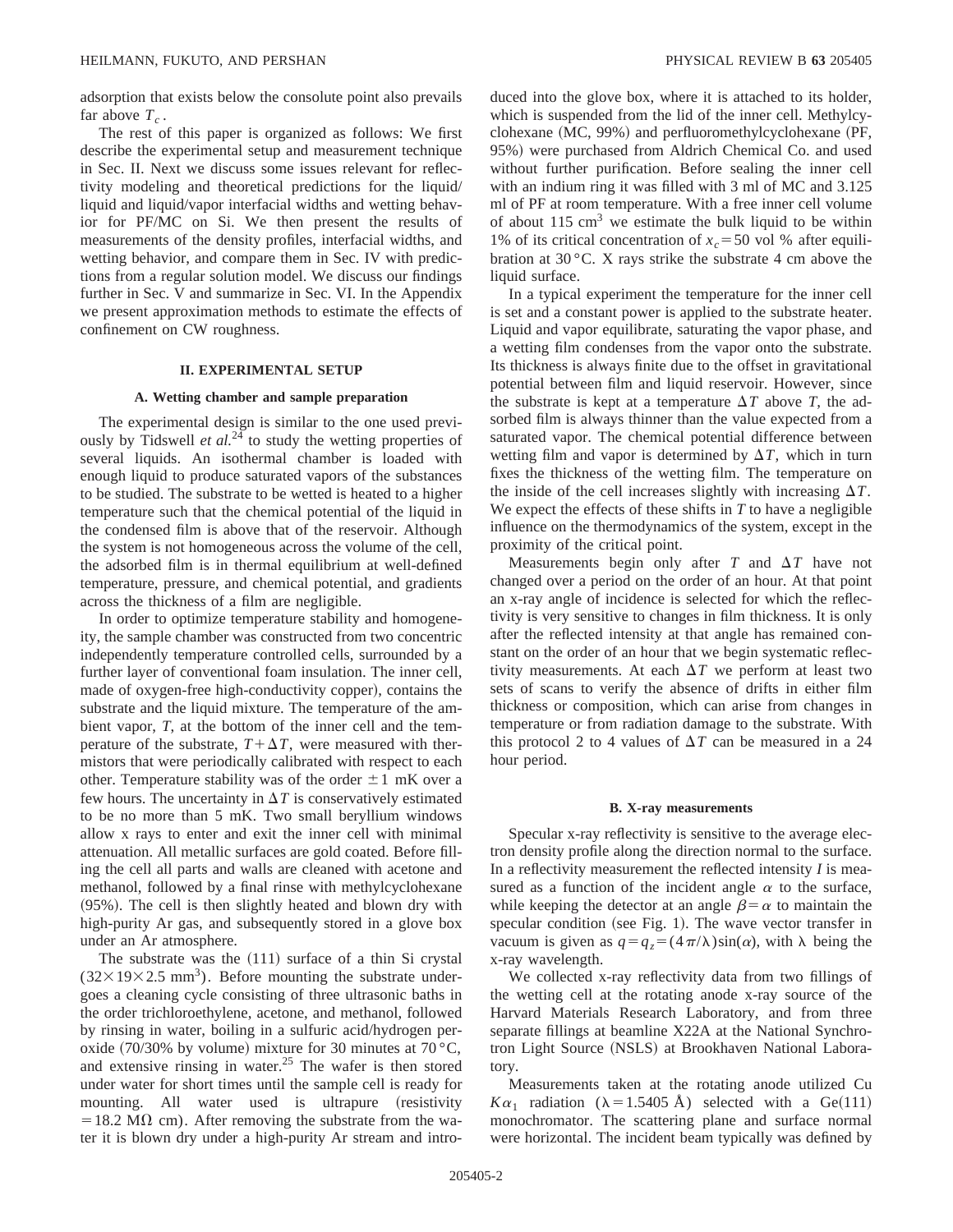

FIG. 1. Scattering geometry for specular reflectivity ( $\alpha = \beta$ ). The schematically shown stratified model for the density profile along the film normal consists of the semi-infinite substrate  $S$  (density  $\rho_{\infty}$ , roughness  $\sigma_1$ ), an MC-rich layer *M* (thickness  $d_1$ , density  $\rho_1$ ), and a PF-rich layer *P* (thickness  $d_2$ , density  $\rho_2$ ). The width of the liquid/liquid interface is given by  $\sigma_2$ , and the width of the liquid/vapor interface by  $\sigma_3$ .

slits of height 2 mm and width 0.05 mm at a distance of about 30 cm before the sample. Detector slits of height 6 mm and width 1 mm were situated 30 cm after the sample.

The wavelength used at beam line X22A of the NSLS was 1.197 Å. The beam was focused vertically by a bent mirror. A sagittally focusing  $Si(111)$  monochromator was defocused horizontally for most of the measurements to minimize radiation-induced changes in the wetting properties of the substrate. At X22A the direction of the incident beam is fixed and scattering is measured in the vertical direction. Consequently, in order to vary the angle of incidence relative to the substrate the orientation of the surface normal was varied from pointing upwards ( $\alpha=0$ ) to no more than 4 ° from that direction ( $q_z$ <0.75 Å<sup>-1</sup>). The incident beam size was defined by slits placed about 407 mm before the sample  $(0.05$  mm high and  $0.6$  mm wide). On the detector side one set of slits  $(2\times2$  mm) at the entrance of an evacuated beam path 181 mm from the sample served to reduce background scattering. Detector slits of height 1.2 mm and width 1.0 mm were placed 530 mm after the sample. Since the angular spread in the substrate surface normal is negligible compared to the vertical divergence of the incident beam, the latter determines the resolution in  $q_z$ , which we estimate to be  $2.6\times10^{-4}$  Å<sup>-1</sup>. In order to remove effects of diffuse scattering from anything other than the sample surface offspecular scattering was measured at  $\alpha = \beta \pm 0.1$  deg and subtracted from the intensity at the specular condition.

#### **III. THEORETICAL BACKGROUND**

#### **A. X-ray reflectivity**

When dealing with scattering from liquid surfaces it is important to remember that as a result of thermal excitation the height-height correlations induced by long capillary waves between two points on the surface exhibit a logarithmic dependence on distance that is only terminated through the effects of either gravity $26-28$  or van der Waals attraction between liquid and substrate.<sup>29,30</sup> This effect has been studied by a number of workers. (References 31 and 32 are some additional examples.) For most reflectivity measurements the experimental conditions are such that the surface structure can be understood as a convolution of the thermal roughness with a suitably defined local structure that is not very different from the way one would interpret the reflectivity in the absence of logarithmic behavior. For more complex layered surfaces the effects can be subtle; however, it is fortunate that these subtle effects are not really important for the measurements to be reported here. A detailed discussion of these effects will be presented elsewhere; $33$  however, in order to give the reader some confidence in the present results the basic ideas are sketched below.

In general the specularly reflected intensity  $R(q<sub>z</sub>)$  from any surface can be calculated from the convolution between a general expression for the differential scattering cross section  $d\sigma/d\Omega$  and an instrumental resolution function centered at the specular condition,  $q_{xy} = 0.26,27$  If the surface consists of *N* distinct layers on a substrate (i.e.,  $N+1$  interfaces),  $R(q_z)$  can be represented in the Born approximation (BA) as

$$
\frac{R(q_z)}{R_F(q_z)} = \sum_{i=1}^{N+1} [\Theta_i(q_z)]^2 e^{-q_z^2 \sigma_{ii}^2(q_z)} + \sum_{i \neq j}^{N+1} \Theta_i(q_z) \Theta_j(q_z) e^{-q_z^2 \sigma_{ij}^2(q_z)} \cos(q_z d_{ij}), (1)
$$

where Eq. (1) is normalized to the Fresnel reflectivity  $R_F(q_z)$ from an ideal substrate/vacuum interface with a step electron density profile. The expression in Eq.  $(1)$  is valid for angles  $\alpha \geq (4-5)\alpha_c$ , where  $\alpha_c$  is the critical angle for total external reflection  $[q_c = (4\pi/\lambda)\sin(\alpha_c) = 0.0317 \text{ Å}^{-1}$  for Si.

The functions  $\Theta_i(q_z)$  representing the theoretical scattering amplitude from the *i*th interface when thermal fluctuations are neglected contain detailed information about the local electron density profile across the interface. The terms  $d_{ii}$  denote the average distance along the surface normal between the *i*th and *j*th interfaces. The effects of surface roughness, whether static or thermal, are included in the Debye-Waller-like factors

$$
e^{-q_z^2 \sigma_{ij}^2(q_z)} = \frac{1}{(2\pi)^2} \int_{q_{xy} \in q_{res}} d^2 q_{xy} \int_A d^2 r_{xy}
$$

$$
\times e^{i\overset{\circ}{q}_{xy}r_{xy}} e^{-\frac{1}{2}q_z^2 \langle [u_i(r_{xy}) - u_j(0)]^2 \rangle}, \tag{2}
$$

where  $q_{\text{res}}$  is the projection of the experimental resolution volume onto the  $q_{xy}$  plane and  $u_i(r_{xy})$  describes the fluctuations in the height of interface *i*.

The subtleties referred to earlier have to do with the differences in the way in which the correlation functions  $\langle u_i(r_{xy})u_i(0)\rangle$  behave for different systems. The simplest case might be a surface with a rigid local structure whose position along the surface normal fluctuates because of thermally excited capillary waves. For such a system the different correlation functions are all proportional to one another and the reflectivity can be expressed  $\text{as}^{34}$ 

$$
\frac{R(q_z)}{R_F(q_z)} = \left| \int_{-\infty}^{\infty} dz \frac{d}{dz} \left[ \frac{\langle \rho(z) \rangle}{\rho_{\infty}} \right] e^{-iq_z z} \right|^2, \tag{3}
$$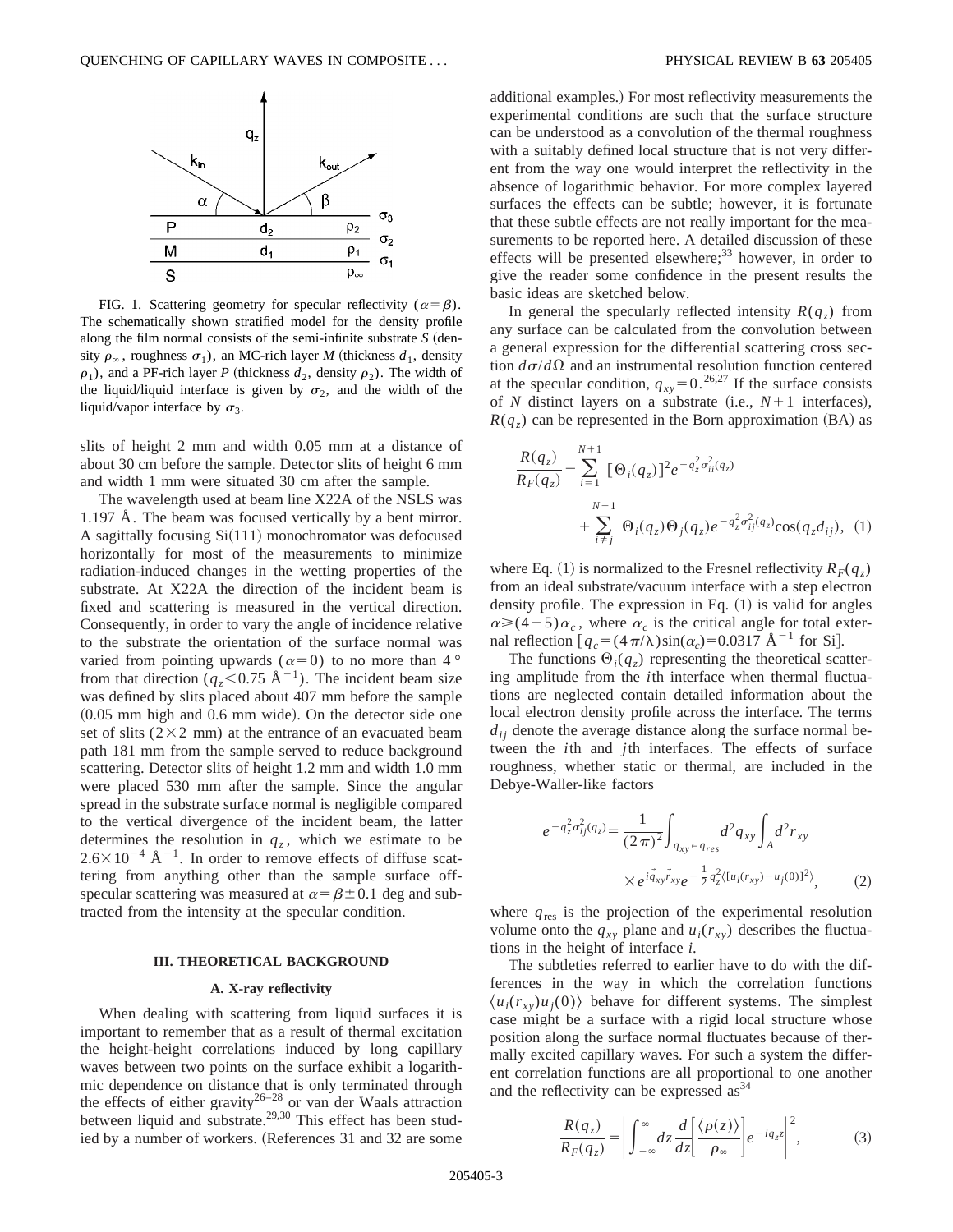where  $\rho_{\infty}$  is the bulk electron density of the substrate.

For more realistic models  $\langle u_i(r_{xy})u_i(0)\rangle$  $\neq \langle u_k(r_{xy})u_l(0)\rangle$  and this simple expression cannot be used. When these inequalities are combined with the fact that the resolution area  $q_{res}$  varies with the incident angle, the  $q_z$ dependence of the various  $\sigma_{ij}(q_z)$  Debye-Waller-like factors in Eq.  $(2)$  becomes complicated. Fortunately these complications are not important for the present measurements.

The binary MC/PF wetting films on a Si substrate studied here can be well described by a two-layer, three-interface model. The substrate/liquid interface  $(i=1)$  is assumed to be flat with a finite fixed roughness. The fluctuations at the liquid/liquid  $(i=2)$  and liquid/vapor  $(i=3)$  interfaces and the cross-correlations between them should be determined primarily by the interfacial tensions  $\gamma_i$  and van der Waals interactions. Quantitiative estimates based on these forces and the relevant experimental parameters indicate that for the range of  $q_z$  in our measurements the integrals in Eq. (2) can be evaluated by treating  $\langle u_i(r_{xy})u_j(0)\rangle \ll \langle u_i(0)^2 \rangle, \langle u_j(0)^2 \rangle$ for all *i*, *j*.<sup>35</sup> Consequently, all of the reflectivity data presented here can be analyzed based on a one-dimensional (1D) average electron density profile  $\langle \rho(z) \rangle$ . The simplest conceivable model that fits the data well is given by a twobox model consisting of the Si substrate (electron density  $\rho_{\infty}$ ) and two layers of densities  $\rho_1$  and  $\rho_2$  and thicknesses  $d_1$ and  $d_2$  for the wetting film. All interfaces are assumed to have error function profiles, consistent with Gaussian roughnesses. We parametrize the density profile as follows:

$$
\frac{\langle \rho(z) \rangle}{\rho_{\infty}} = 1 + \frac{1}{2}(\phi_1 - 1) \left[ 1 + \text{erf} \left( \frac{z}{\sqrt{2} \sigma_1} \right) \right]
$$

$$
+ \frac{1}{2}(\phi_2 - \phi_1) \left[ 1 + \text{erf} \left( \frac{z - d_1}{\sqrt{2} \sigma_2} \right) \right]
$$

$$
- \frac{1}{2} \phi_2 \left[ 1 + \text{erf} \left( \frac{z - (d_1 + d_2)}{\sqrt{2} \sigma_3} \right) \right], \tag{4}
$$

where  $\phi_i = \rho_i / \rho_{\infty}$ ,  $\sigma_1$  is the roughness for the substrate/ liquid interface,  $\sigma_2$  the roughness for the liquid/liquid interface between the two layers, and  $\sigma_3$  the roughness for the liquid/vapor interface. In this model, both the intrinsic interfacial width and the mean-square fluctuations of the interfacial height of interface *i* are contained in the roughness parameter  $\sigma_i$ .

At  $T=30$  °C the relative bulk densities for the pure liquids  $\phi_{PF}$  and  $\phi_{MC}$  are 0.730 and 0.374, respectively. Based on the phase diagram by Heady and  $Cahn<sup>17</sup>$  the corresponding values for the coexisting phases in the bulk mixture are  $0.677$  (PF-rich) and  $0.424$  (MC-rich), i.e., there is good contrast to detect phase separation with x-ray measurements. Layer thicknesses can be extracted from the periods of characteristic oscillations (Kiessing fringes) in the reflectivity.

If the wetting film covering the substrate were homogeneous, then for the materials properties just discussed the single value of  $\phi_1 = \phi_2 = \phi \lt 1$ . It is straightforward to demonstrate that for  $\phi < 1$  the maximum value of the ratio  $R(q_z)/R_F(q_z)=(1-2\phi)^2\leq 1$ . On the other hand, if the wetting film consists of two distinguishable layers  $R/R<sub>F</sub> > 1$  is only possible if  $\phi_2 > \phi_1$ . The conclusion is that for this model, observation of  $R/R_F > 1$  for any  $q_z$  implies that the electron density profile is nonmonotonic.

In our films  $\rho(z)$  varies over distances comparable to  $q_c^{-1}$ , and the reflectivity contains important information close to the critical angle. For quantitative data analysis we therefore employ the Parrat formalism,<sup>36</sup> where  $q_z$  is a complex number that depends on the index of refraction and absorption in each layer. This formalism remains valid close to the critical angle. We use two slightly different methods to implement it. In the first method (method I) the density profile is represented as a two-box model with sharp interfaces. Interfacial roughness is included through multiplication of reflected and transmitted waves by terms  $\propto$ exp  $(-q_{z,i}q_{z,i+1}\sigma_i^2)$ , with  $q_{z,i}$  and  $q_{z,i+1}$  being the complex wavevector transfers in the layers bordering interface  $i$ <sup>26,37</sup> This treatment becomes inaccurate when the roughnesses of neighboring interfaces are comparable to or greater than the thickness of the layer that separates them. $^{38}$  In such cases we parametrize the density profile according to Eq.  $(4)$ , approximate the profile by splitting it into 1 Å thick slabs of constant density and zero roughness, and apply the exact Parrat method to obtain the physically accurate reflectivity (method II). For a 40  $\AA$  thick film the latter method thus calculates reflection and transmission for more than 40 interfaces, while method I uses only three interfaces.

While for small  $q<sub>z</sub>$  the Parrat formalism is more accurate than the Born approximation, the above discussion of qualitative features in  $R/R<sub>F</sub>$  remains valid in the Parrat formalism.

## **B.** The liquid/liquid interface

Most of our measurements were performed at  $T \approx 30$  °C, where the PF/MC mixture has a wide miscibility gap. In the following we therefore describe theoretical expectations for the liquid/liquid interface that forms when the binary liquid separates into a MC-rich and a PF-rich phase.

For a bulk binary solution, as a result of the lower surface tension a PF-rich phase wets the MC-rich/vapor interface $17$ against gravity despite its higher mass density. This behavior is typical for hydrocarbon and perfluorocarbon mixtures, and it can be explained by a mean field theoretical approach from the lower molecular number density of the phase rich in the perfluorocarbon.39 In addition MC has been found to wet the  $PF-rich/SiO<sub>2</sub>/Si interface<sup>40</sup>$  in bulk mixtures. It is therefore reasonable to assume that a wetting film formed from the binary vapor could phase separate into an MC-rich layer at the solid substrate and a PF-rich layer at the liquid/vapor interface, thereby forming a composite wetting  $film<sup>22</sup>$  with an internal liquid/liquid interface.

The average profile of this interface can be represented as a convolution of profiles reflecting the intrinsic width  $w_0$  and roughness due to thermal capillary waves. The intrinsic density profile across the interface between bulk phases of a binary mixture is well approximated by an error function of width  $\approx 2\xi_b$ , where  $\xi_b$  is the bulk correlation length of the mixture. $41,42$  For the mixture PF/MC the bulk correlation length  $\xi_0^+$  above  $T_c$  has been determined from ellipsometry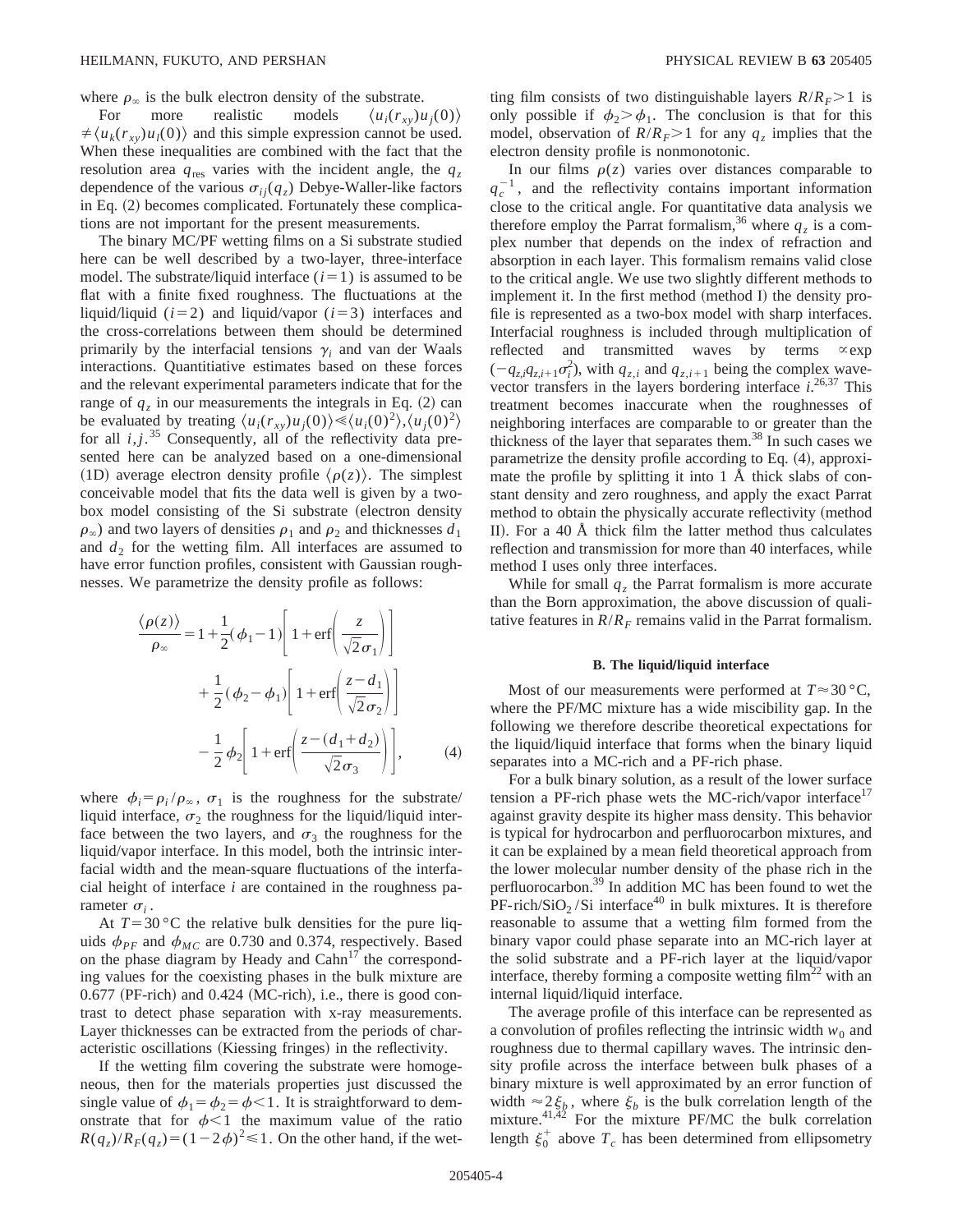measurements to be 2.79  $\AA$ .<sup>19</sup> Using the universal ratio for the 3D Ising model  $\xi_0^+/\xi_0^-$  = 1.96 (Ref. 43) and the scaling relation<sup>44</sup>  $\xi_b = \xi_0^- (|T - T_c|/T_c)^{-0.63}$  we obtain  $\xi_b = 9.32$  Å at  $T=30$  °C.

The CW-induced roughness is estimated by integrating the mean-square amplitude of CW modes with in-plane surface wave vectors  $\{q_{xy}\}$ :

$$
\sigma_{\rm CW}^2 = \frac{k_B T}{4 \pi^2} \int_{q_{\rm min}}^{q_{\rm max}} \frac{d^2 \mathbf{q}_{xy}}{\gamma(\mathbf{q}_{xy}^2 + \xi_{\parallel}^{-2})} = \frac{k_B T}{4 \pi \gamma} \ln \left( \frac{q_{\rm max}^2 + \xi_{\parallel}^{-2}}{q_{\rm min}^2 + \xi_{\parallel}^{-2}} \right),\tag{5}
$$

where  $k_B$  is the Boltzmann constant,  $\gamma$  is the interfacial stiffness, and  $\xi_{\parallel}$  is a characteristic length at which capillary waves become quenched by an external potential. It is due to gravity in bulk liquids and van der Waals interactions with the substrate for thin wetting films. The validity of an equivalent description has been demonstrated in recent x-ray scattering experiments on the liquid/liquid interface in a bulk mixture of hexane and perfluorohexane.<sup>42</sup> For thin wetting films  $\xi_{\parallel}$  is given by<sup>1</sup>

$$
\xi_{\parallel} = d_1^2 \left( \frac{2\,\pi\,\gamma}{A_{\rm eff}} \right)^{1/2},\tag{6}
$$

where  $d_1$  is the distance between interface and substrate and *A*eff is the effective Hamaker constant for positional fluctuations of the interface around a potential minimum.<sup>45</sup> We discuss and quantitatively estimate *A*eff further below. The lower integration limit,  $q_{min}$ , is defined by the projection of the x-ray coherence area onto the surface. Its value varies with the angle of incidence, but is typically on the order of micrometers. The value of  $q_{\text{max}}$  depends on the statistical properties of the surface. For noncritical liquids the maximum is usually taken to be the value for which the total number of surface modes corresponds to the number of surface atoms, i.e.,  $\alpha 2\pi/B_0$ , where  $B_0$  is the size of a liquid molecule. However, for liquids exhibiting critical correlations a better value is probably  $2\pi/\xi_b$ , where the effects of fluctuations with shorter wave vector are contained in the intrinsic width. For PF/MC  $B_0 \approx 6$  Å, which is comparable to the value for  $\xi_b$  at 30 °C estimated above. We will show below that for the present experiments  $2\pi/q_{\text{min}} \geq \xi \geq B_0$ , except for the thinnest films, where  $\xi_{\parallel} \sim B_0$ .

Assuming that both  $w_0$  and the contribution from capillary waves can be represented by error functions, the total width arising from the convolution of both profiles can thus be described by

$$
\sigma^{2} = w_{0}^{2} + \frac{k_{B}T}{2\pi\gamma} \ln \left[ \frac{d_{1}^{2}}{B_{0}} \left( \frac{\gamma}{A_{\text{eff}}} \right)^{1/2} (2\pi)^{3/2} \right].
$$
 (7)

As a plausible estimate for  $\gamma$  we use the average of two measurements of the interfacial tension in the bulk mixture,<sup>17,18</sup> 0.58 mN/m. To estimate  $A_{\text{eff}}$  we consider a stratified system consisting of the semi-infinite substrate (*S*), a layer of pure MC  $(M,$  thickness  $d_1$ ) and another layer of pure PF (*P*, thickness  $d_2$ ).<sup>46</sup> Thermal fluctuations in the interfacial position affect  $d_1$  and  $d_2$ . We are therefore inter-

TABLE I. Simple estimates for Hamaker constants from Lifshitz theory (Ref. 47) and from surface tensions at  $30^{\circ}$ C. The static dielectric constants and characteristic UV absorption frequencies used in the Lifshitz theory were taken from Ref. 40. F refers to  $SiO<sub>2</sub>$ .

| ij        | $A_{ij}$ (10 <sup>-20</sup> J) <sup>a</sup> | $A_{ij}$ (10 <sup>-20</sup> J) <sup>b</sup> |
|-----------|---------------------------------------------|---------------------------------------------|
| SM        | 17.4                                        |                                             |
| MM        | 4.92                                        | 4.86                                        |
| MP        | 3.85                                        |                                             |
| PP        | 2.96                                        | 2.63                                        |
| SP        | 13.9                                        |                                             |
| <b>FP</b> | 4.9                                         |                                             |
| FM        | 6.2                                         |                                             |
|           |                                             |                                             |

<sup>a</sup>After Eq. (39) of Ref. 47 (Lifshitz theory).

 $<sup>b</sup>$ After Eq. (11.35) of Ref. 45 (surface tension).</sup>

ested in the  $(d_1, d_2)$  dependence of the excess free energy per unit area of this system, which can be written in the form

$$
G(d_1, d_2) = \frac{1}{12\pi} \left( \frac{A_{SM} - A_{SP} + A_{MP} - A_{MM}}{d_1^2} + \frac{A_{SP} - A_{MP}}{(d_1 + d_2)^2} + \frac{A_{MP} - A_{PP}}{d_2^2} \right).
$$
 (8)

 $A_{ij}$  is the Hamaker constant for the interaction across vacuum between two bodies consisting of components *i* and  $j$ , respectively.<sup>45</sup> When expanding  $G$  for small fluctuations  $u \equiv d_1 - d_{1,\text{min}}$  in the position of the M/P interface  $d_1$  around a potential minimum  $d_{1,\text{min}}$  with  $d_1 + d_2$  fixed one obtains

$$
\delta G(u) = G(u) - G(0) \approx \frac{1}{2} \frac{\partial^2 G}{\partial u^2} u^2 = \frac{1}{4\pi} \frac{A_{\text{eff}}}{d_{1,\text{min}}^4} u^2, \quad (9)
$$

where the effective Hamaker constant that determines the energy per unit area associated with small fluctuations in  $d_1$ is given by

$$
A_{\text{eff}} = A_{SM} - A_{SP} + A_{MP} - A_{MM} + \left(\frac{d_1}{d_2}\right)^4 (A_{MP} - A_{PP}),
$$
\n(10)

i.e.,  $A_{\text{eff}}$  depends on the ratio of the two film thicknesses. In Table I we compare estimates for the  $A_{ij}$  from surface tensions<sup>45</sup> and Lifshitz theory.<sup>47</sup> We show below that these values of  $A_{ij}$  imply that  $d_1 \approx d_2$ . With  $d_1 = d_2$  and our choices of  $A_{ij}$ 's one obtains  $A_{\text{eff}} = 3.3 \times 10^{-20}$  J. This leads to a CW roughness of 10–25 Å and puts  $\xi_{\parallel}$  between 3.3 and 330 Å for  $d_1$  between 10 and 100 Å.

The CW roughness given by the second term in Eq.  $(7)$  is based on the leading  $u^2$  term in the expansion for the van der Waals potential  $\delta G(u)$  [Eq. (9)]. As such it is only accurate when the interfacial width is significantly smaller than the distances between the interface and the confining ''hard walls.'' In the Appendix we attempt to take into account the higher-order terms in the expansion of  $\delta G(u)$  in order to estimate the effects of confinement on CW roughness.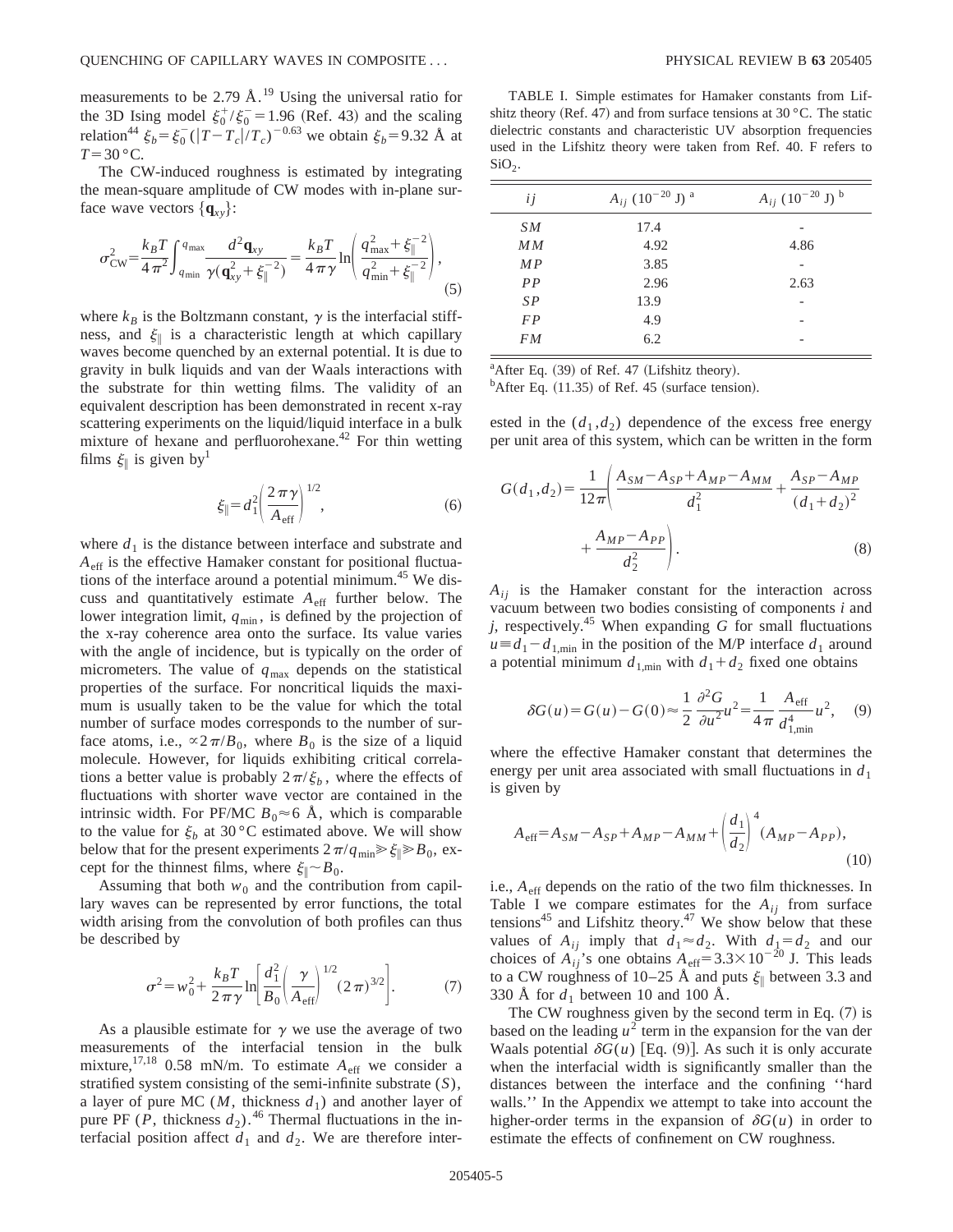## **C. Wetting film thickness and the liquid/vapor interface**

The Hamaker approach can also be used to make predictions about wetting film thickness<sup>48</sup> and the width of the liquid/vapor interface. For this purpose we add two terms to the excess free energy of Eq.  $(8)$ . The first term is due to the chemical potential differential arising from the offset between the temperature of the substrate and that of the solution  $\Delta \mu_i = (\partial \mu_i / \partial T) P \Delta T \approx H_i \Delta T / T$ , where *i*, *j* = 1,2 for MC and PF, respectively, and  $H_i$  is the latent heat of vaporization per molecule of component *i*. <sup>24</sup> The second term arises from the gravitational energy. The total excess free energy per unit area is now given by

$$
G(d_1, d_2, h, \Delta T) = G_0(d_1, d_2) + d_1(n_1H_1\Delta T/T + gh\rho_1) + d_2(n_2H_2\Delta T/T + gh\rho_2),
$$
 (11)

with *n<sub>i</sub>* being the molecular number densities, *h* the height of the film above the liquid reservoir, and  $\rho_i$  the mass densities. The equilibrium thicknesses are obtained from  $\partial G/\partial d_i = 0$  $(i=1,2)$ . Defining  $c \equiv d_2 / d_1$  the two resulting equations can be solved for *c* and one obtains for the total film thickness

$$
l = d_1 + d_2
$$
  
=  $d_1(1 + c)$   
=  $\left(\frac{(A_{SM} - A_{SP} + A_{MP} - A_{MM})(1 + c)^3 + A_{SP} - A_{MP}}{6\pi (H_1 n_1 \Delta T/T + gh\rho_1)}\right)^{1/3}$ . (12)

With the values from Table I *c* ranges from 0.945 ( $\Delta T$  $\rightarrow \infty$ ) to 0.859 ( $\Delta T = 5$  mK), i.e., the liquid/liquid interface is expected to be located close to the middle of the wetting film. For large values of  $\Delta T$  where the gravitational energy can be neglected the film thickness depends on  $\Delta T$  as *l*  $\propto \Delta T^{-1/3}$ , as expected for van der Waals interactions with the substrate.

The liquid/vapor interface is also broadened due to capillary excitations. The surface tensions for the pure bulk liquids are 12.5 mN/m and 23.15 mN/m for PF and MC, respectively, roughly 20-40 times greater than at the liquid/ liquid interface. According to Eq.  $(5)$  the CW roughness at the liquid/vapor interface is therefore much smaller than at the confined interface. We consequently neglect positional correlations between the two interfaces. Thus the effective Hamaker constant for fluctuations at the free surface can be written as

$$
A_{\text{eff}} \approx 4(A_{SM} - A_{MM} + A_{MP} - A_{PP}) + 3(A_{MP} - A_{SP}),
$$
\n(13)

where we used  $c \approx 1$  for simplicity. The value of  $\sigma_3$  would change by less than 1% if we were to use the exact values for *c*.

The intrinsic width of the liquid/vapor interface for dielectric bulk liquids<sup>49</sup> and thin wetting films<sup>32</sup> is typically found to be zero or negligible compared to CW roughness. Studies on high-surface-tension liquid metal surfaces, where CW roughness is even more reduced, found intrinsic widths of only  $0.3-0.37 \text{ Å}.^{50}$ 

#### **IV. RESULTS**

For the range of  $q_z$  over which our data were taken we are not compelled to include an expected 10–15 Å thin native oxide layer in the model for our substrate for two reasons. First is the empirical fact that data from both the bare and the wetted substrate can be modeled with or without a suitably rough oxide layer, with any differences for the wetting film parameters well inside the error bars shown. Second is the practical fact that data from our samples are not necessarily expected to be sensitive to the presence of a thin oxide layer. The electron density of  $SiO<sub>2</sub>$  is within 3% of that of pure Si, which leads to relatively weak interference fringes. Also the fringe period would be very large due to the expected thinness of the oxide. In addition the measured reflectivity data from the bare substrate fall off with increasing angle, indicative of an rms surface roughness on the order of 3.5 Å. This means that both the overall reflectivity and the amplitude of interference effects due to a thin oxide layer become small at such small angles of incidence that the data presented here are rather insensitive to the presence or absence of native oxide.

#### **A. Density profiles at**  $T = 30$  **°C**

Figure  $2(a)$  shows a set of reflectivities from a single filling, measured sequentially at  $T \approx 30 \degree C$  with increasing  $\Delta T$ . The rapid oscillations (Kiessing fringes) are due to interference between reflections from the solid/liquid and liquid/ vapor interfaces. As  $\Delta T$  is increased the period of these fringes increases, i.e. the film on the substrate becomes thinner. In all but the thinnest films  $(d_1 + d_2 \ge 30 \text{ Å})$  the normalized reflectivity  $R/R_F$  exceeds 1 at the first maximum for  $q_z > q_c$ . As discussed in Sec. III A, the  $\phi_i$  for both liquid components are smaller than one, and the wetting film therefore must have a nonmonotonic density profile. Thus the simplest model to allow  $R/R_F$ >1 consists of 2 layers, with  $\phi_1 < \phi_2$ , in agreement with MC being favored at the substrate and PF at the free surface of the wetting film.

Table II gives the best fitting parameters for the two-box model. The confidence limits are taken from the size of the nonlinear support plane in the space of fitting parameters. For our model we find these error estimates to be more realistic than the conventional error bars derived from the variation of a single parameter,  $51$  which are 3–5 times smaller in our case.

In Fig.  $2(b)$  we show the density profiles from the best fits of the two-box model to our data. All three profiles show a composite wetting film with a PF-rich layer at the free surface and an MC-rich layer at the substrate, in qualitative agreement with expectations. The density of the MC-rich layer coincides with the value for pure MC. The difference  $\phi_2 - \phi_1$  is close to 0.20±0.02. This is smaller than 0.253, the corresponding value from the bulk phase diagram. For the other fillings best fits for films of similar thickness give  $\phi_1$  in the range 0.36–0.44 and  $\phi_2-\phi_1$  between 0.21 and 0.24. The PF-rich layer is thus found to be less dense than in a bulk mixture.

For all but the thinnest films the best fit values for the width,  $\sigma_2$ , of the liquid/liquid interface is rather large at 10–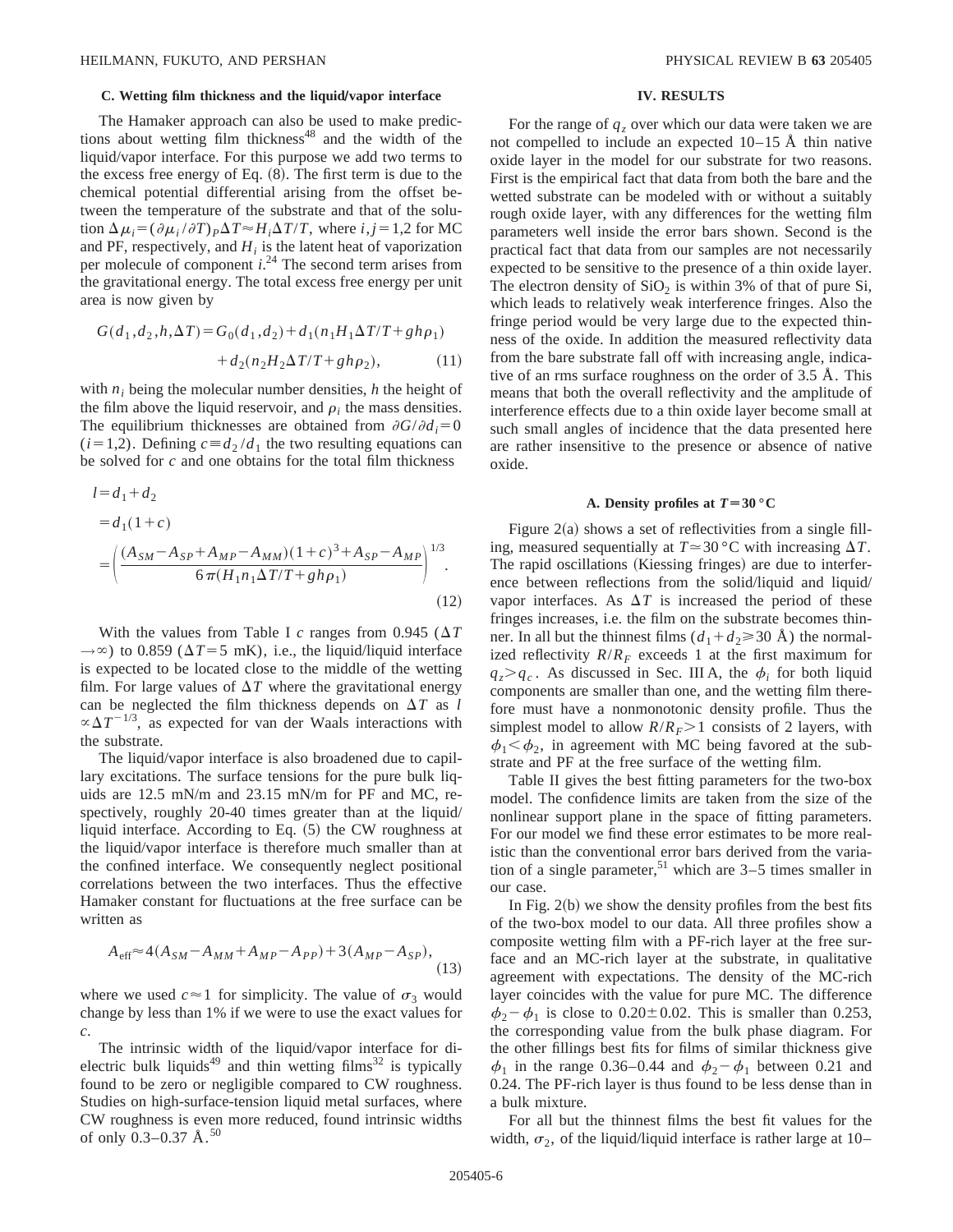

FIG. 2. (a) Normalized reflectivities at  $\Delta T \approx 7.5$ , 39, and 214 mK (top to bottom,  $T \approx 30 \degree C$ ). Lines are two-box model fits using method I as described in the text.  $(b)$  Density profiles from fits to the data in  $(a)$ . The gray dashed lines mark the relative bulk densities for pure PF, the PF-rich, and the MC-rich phase at 30 °C, and pure MC (top to bottom).

15 Å. The results for  $\sigma_2$  are shown in Fig. 3. As a consequence of the large interfacial width, the effect of the interface on the reflectivity is confined to small values of  $q_z$ , and the precision with which the difference  $d_1 - d_2$  can be determined is considerably less than that of the sum  $d_1 + d_2$ . Nevertheless, it is clear that for all of the data the position of the interface is close to the center of the film.

The plots in Fig. 4 illustrate the manner in which information on the liquid/liquid interface is manifest in the data. The open circles are a typical data set taken at  $T = 30$  °C. We



FIG. 3. Width of the liquid/liquid interface ( $\sigma_2$ ) as a function of distance from the substrate at  $T \approx 30 \degree C$  (method I). Open circles, squares, and diamonds are from synchrotron data, and open triangles from rotating anode data. The two topmost dashed lines show predictions according to Eq. (7) with  $\gamma=0.58$  mN/m,  $B_0$ = 6.0 Å, and  $w_0$ = 2 $\xi_b$ = 18.6 Å. The top line considers long-range interactions only, while the line below it includes both long- and short-range interactions  $(Ref. 15)$ . The third line from the top shows the contribution from CW roughness only  $(w_0=0)$ , but otherwise uses the same values as the topmost line. All three lines use  $A<sub>eff</sub>$  $=3.3\times10^{-20}$  J. The filled squares are results for the intrinsic width  $w_0(d_1)$  based on the regular solution model, and the arrow at the right axis marks  $w_0(\infty) = 16.15$  Å (see text). The filled circles show the self-consistent CW roughness alone based on Eqs.  $(A14)$  and  $(A19)$  and include the effects of higher-order terms of a long-range van der Waals potential (see the Appendix). The crosses, which are the convolution of the data shown by filled squares and filled circles, represent the theoretically expected interfacial width.

show the best fit with all parameters varied and the best fit with  $\sigma_2$  held at specific values.

For values of  $\sigma_2$  between 7 and 25 Å the reflectivity is sensitive to the presence of the liquid/liquid interface only in the region of  $q_z$  below about 0.1 to 0.15  $\AA^{-1}$ . Increasing  $\sigma_2$ beyond the confidence limit given by the error bar in Fig. 3 leads to a visible deterioration in the match between data and fit.

For the thinnest films  $(d_1 + d_2 \leq 40 \text{ Å})$  we find different sets of fitting parameters that lead to fits of comparable qual-

TABLE II. Fit parameters for the fits shown in Figs. 2 and 5 (method I).  $\sigma_1$  was held fixed at 3.5 Å. For the thinnest film two sets of parameters are given. The first set is from fitting to data with  $q_z \ge 0.15 \text{ Å}^{-1}$  only and is depicted in Fig. 5. The second set is from a fit to  $q_z \ge 0.07 \text{ Å}^{-1}$ , which fits the first minimum very well, but lies too low at  $q_7 > 0.4$  Å<sup>-1</sup> (not shown).

| $d_1 + d_2$ (A) | $d_1 - d_2$ (Å) | $\phi_1$          | $\phi_2 - \phi_1$ | $\sigma_1(A)$ | $\sigma_{2}$ (A) | $\sigma_3(A)$ |
|-----------------|-----------------|-------------------|-------------------|---------------|------------------|---------------|
| $109.8 \pm 0.2$ | $21 \pm 6$      | $0.379 \pm 0.017$ | $0.191 \pm 0.029$ | 3.5           | $11.7 + 3.3$     | $5.5 \pm 0.5$ |
| $90.1 \pm 0.2$  | $4 + 7$         | $0.375 \pm 0.012$ | $0.194 \pm 0.023$ | 3.5           | $12.8 + 1.8$     | $5.2 + 0.4$   |
| $55.8 \pm 0.3$  | $-3\pm 5$       | $0.382 + 0.015$   | $0.209 + 0.027$   | 3.5           | $9.5 + 2.0$      | $4.6 \pm 0.4$ |
| $34.0 + 0.2$    | $-5 \pm 5$      | $0.45 \pm 0.10$   | $0.14 \pm 0.10$   | 3.5           | $1.3 + 2.0$      | $3.7 + 0.4$   |
| $33.9 \pm 0.2$  | $0 + 4$         | $0.504 + 0.012$   | $0.136 \pm 0.020$ | 3.5           | $2.5 + 1.4$      | $3.4 + 0.3$   |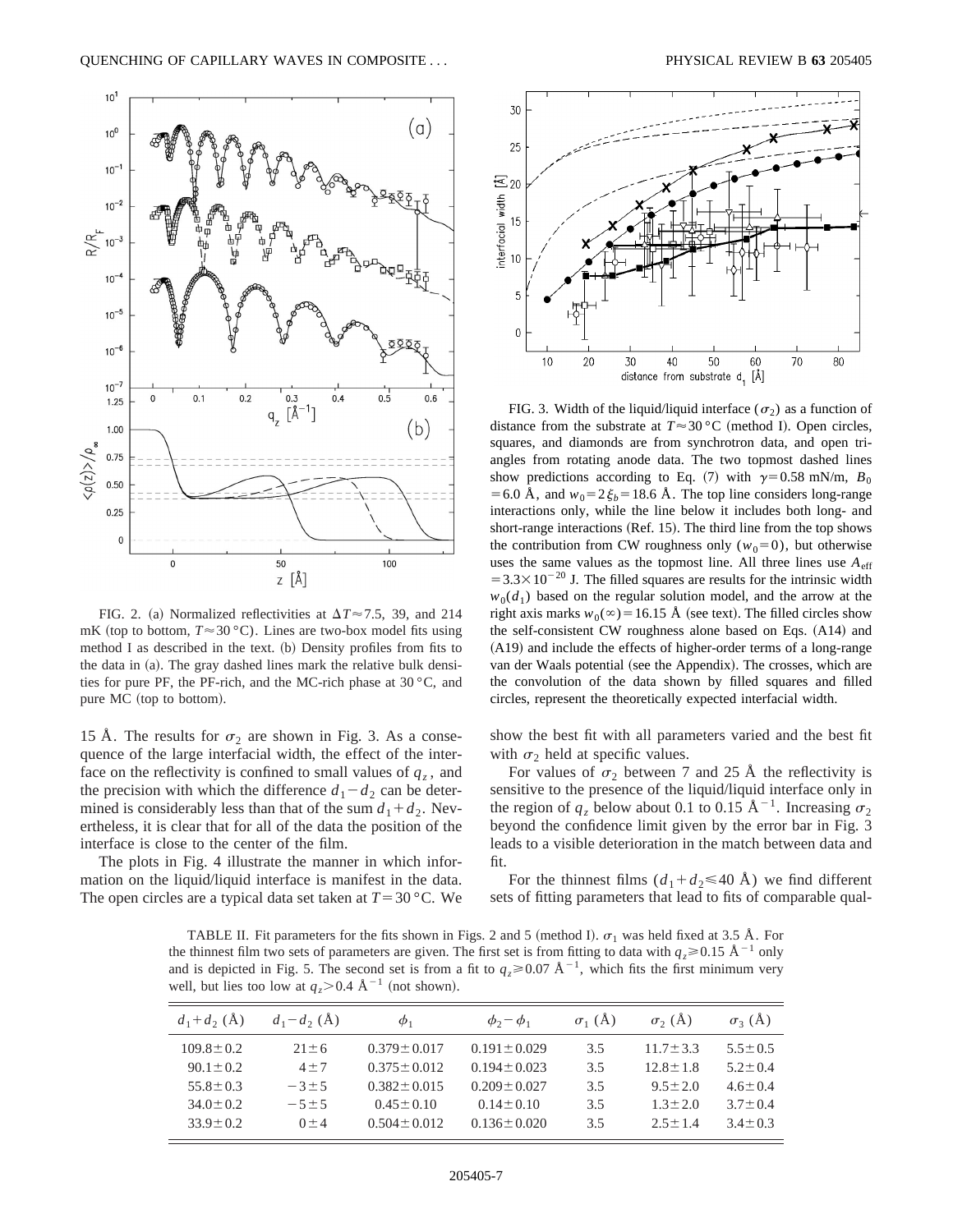

FIG. 4.  $R/R_F$  from a film at  $T \approx 30$  °C (open circles) and best fit [solid line,  $\sigma_2 = 9.6$  Å, $(\phi_2 - \phi_1) \approx 0.21$ ], and from a film at *T*  $\approx$  60  $^{\circ}$  C (closed circles) and best fit (gray line). The dashed line is a best fit to the 30 °C data with  $\sigma_2$  held fixed at 12 Å, and the dash-dotted line uses  $\sigma_2$ =25 Å. Using  $\sigma_2$ >25 Å gives essentially the same fit as the dash-dotted line, since for this width reflections from the liquid/liquid interface are negligible beyond  $q_z$  $\approx$  0.08 Å<sup>-1</sup>. In order to fit the 60 °C data,  $\phi_2 - \phi_1$  has to be reduced below 0.1. In all cases the data are not fitted for  $q_z$  $<$ 0.035 Å<sup>-1</sup>, since for those values the sample does not fully intercept the incident beam. FIG. 5. (a) Normalized reflectivities at  $\Delta T \approx 963$  mK (*T*)

ity. Figure 5(a) shows  $R/R_F$  for a 34 Å thick film. The solid line is an example of a fit using method I resulting in  $\sigma_2$ = 1.3 Å. The fit at the first minimum in  $R/R_F$  can be improved by increasing  $\sigma_2$  to values where the different interfaces are not separable anymore and method I becomes unphysical. At the same time the fit then significantly underestimates *R* at larger  $q_z$ . The dashed line is a fit using method II. It matches the data very well up to  $q_z$  $\approx$  0.4 Å<sup>-1</sup>, but lies below the data for larger  $q_z$ . The density profiles for both fits are shown in Fig.  $5(b)$ . While the physical results for method I show clear phase separation, method II leads to an almost linear increase in density from a minimum close to the substrate to a maximum close to the free surface without any region of constant density. The true density profile probably lies somewhere between the two models shown and cannot be parametrized according to Eq.  $(4)$ . The density difference between local minimum and maximum is smaller than in the thicker films, and it is found to decrease with decreasing film thickness.

To summarize, the results show that the substrate is wetted by a composite film with an approximately pure MC layer at the substrate and a PF-rich layer at the free surface. The best fits place the interface between the two liquids halfway between the free surface and the substrate.

## **B.** The liquid/liquid interface

Best fit results from method I for the width of the liquid/ liquid interface,  $\sigma_2$ , are shown in Fig. 3 as a function of distance from the substrate,  $d_1$ . Despite the large uncertainties an increase in  $\sigma_2$  with increasing  $d_1$  is discernible.



 $\approx$  30 °C). The solid line is a two-box model fit using method I, while the dashed line shows a fit using method II as described in the text.  $(b)$  Density profiles from fits to the data in  $(a)$ . The solid line is from method I, and the dashed line from method II. Again the gray dashed lines mark the relative bulk densities for pure PF, the PFrich and the MC-rich phases at  $30\,^{\circ}\text{C}$ , and pure MC (top to bottom).

We also show predictions from Eq.  $(7)$  with  $w_0$ = 18.6 Å and for comparison with  $w_0=0$ . The discrepancy between theoretical predictions and experimental results is pronounced. In order to reproduce the experimental data both intrinsic width and capillary wave roughness would have to be smaller than predicted, since both contributions by themselves as calculated above exceed the measured values. Also illustrated in Fig. 3 is the effect of adding short-range potentials as discussed by Binder and co-workers.<sup>11,15</sup> The discrepancy is not significantly reduced. Entropic terms that limit the fluctuations at the confined interface as described by Ross *et al.*<sup>52</sup> are negligible in our system for  $d_1 \ge 10$  Å. The filled circles in Fig. 3 show the CW part of the width when higher-order terms in the van der Waals potential  $\delta G(u)$  are taken into account (see Appendix); it predicts reduced CW roughness, but the results still lie above the measured values even for  $w_0=0$ . One possible reason for the differences between theoretical predictions and our measurements could be that either  $\gamma$  or  $w_0$  somehow depend on film thickness and are therefore not equal to their values for  $d_1, d_2 \rightarrow \infty$ . As argued previously,<sup>11,12</sup> it is intuitively clear that  $w_0$  has to be limited by the film thickness, and it is reasonable to assume that  $w_0(l)$  already differs from the bulk value  $w_0(\infty)$  for some value of  $l = d_1 + d_2 > w_0(\infty)$ . An increase in the inter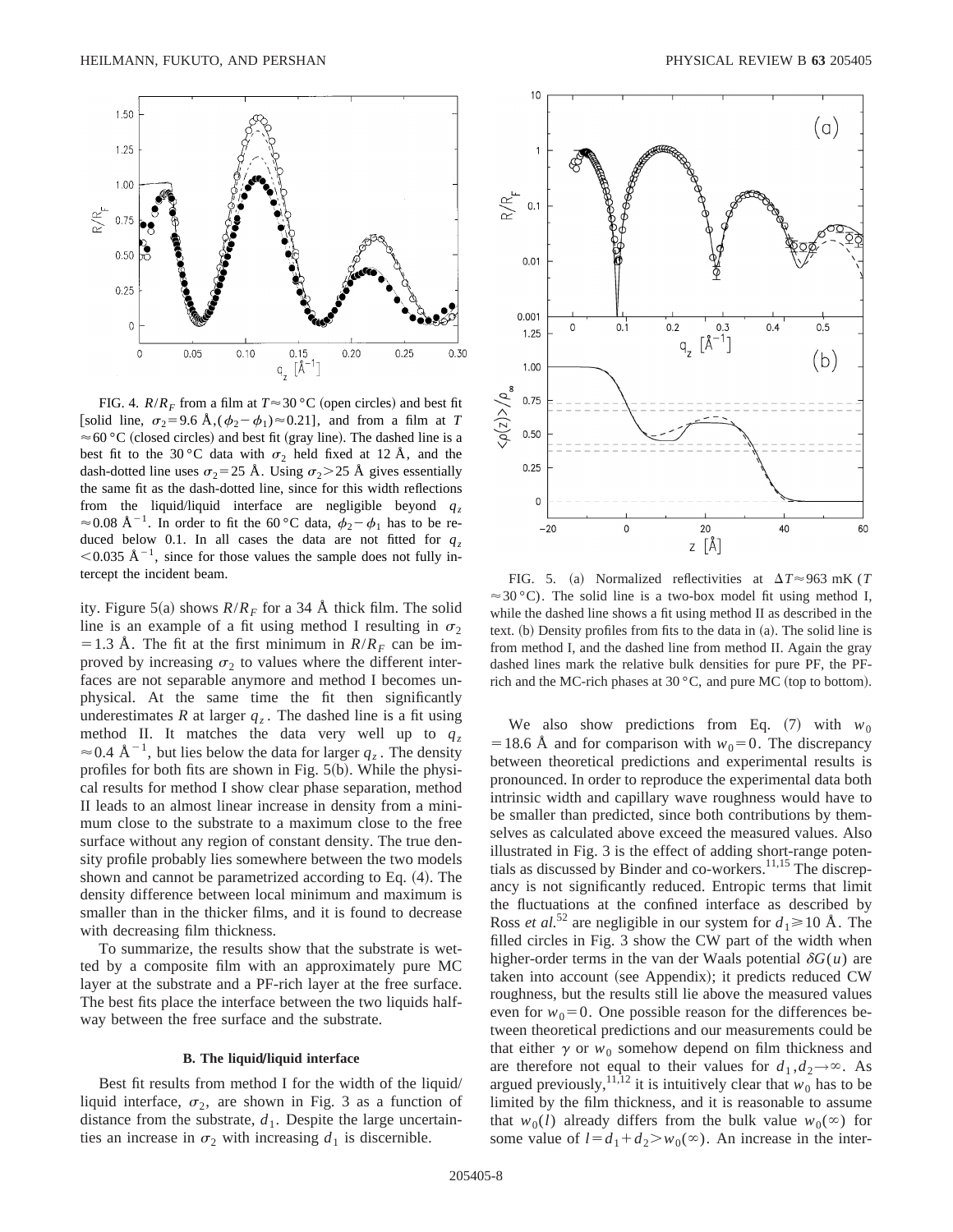facial stiffness  $\gamma$  with decreasing film thickness could also contribute to the observed behavior. Recent computer simulations of the confined interface of a binary polymer mixture were interpreted in terms of just this effect.<sup>13,14</sup> Although for our system this does not appear to be a likely explanation for films over 200 Å thick (i.e.,  $6-7$  times the predicted interfacial width) the effect has to be considered.

In an attempt to better estimate how confinement affects capillary waves and  $w_0$  separately, we calculated the intrinsic width by using the regular solution model for a binary mixture developed by Wynblatt  $et al.<sup>21</sup>$  for binary metallic alloys. The model assumes a finite internal energy from nearest-neighbor interactions with bond energies  $u_{ii}$  (*i*, *j*  $=M$ , *P*) and an ideal solution entropy. It consists of a finite number  $(n)$  of layers of fixed molecular number density, where each molecule has six nearest neighbors within the layer and three nearest neighbors in each of the two neighboring layers. Each layer is characterized by its composition  $x_k(k=1, \ldots, n)$ , which we take as the molecule fraction of PF, or *P* in short. The surface excess free energy is calculated layer by layer and minimized through variation of the  $x_i$ . We extend this model through the addition of a van der Waals energy  $\propto u_{iS}/k^3$  due to the interaction between substrate (next to layer 1) and the *k*th layer. The chemical potential difference between the reservoir and the adsorbed film due to  $\Delta T \neq 0$  is taken into account through  $L_i \Delta T/T$ , <sup>24</sup> where  $L_i$  is the molar latent heat of vaporization for component *i*. Each layer contributes a potential energy term  $[\rho_P x_k]$  $+\rho_M(1-x_k)$  *g* $\Delta h$ , with  $\rho_i$  being molar mass densities, *g* =9.81 m/s<sup>2</sup>, and  $\Delta h$  is the height of the film above the liquid reservoir. We estimate  $u_{MM} = -3833$  J/mol and  $u_{PP}$  $=$  -2083 J/mol from the surface tensions  $\gamma$ <sub>*i*</sub> and the average of the areal molecular densities for the pure liquids  $\Omega$  via  $u_{ii} = -2\Omega \gamma_i/3$ <sup>21</sup> Setting  $T_c = 319$  K and using  $T_c = (6/R_g)$  $\times [u_{MP} - (u_{MM} + u_{PP})/2],$  with  $R_g$  being the gas constant, then determine that  $u_{MP} = -2516$  J/mol, i.e., the MC-PF interaction is about 10% weaker than the geometric mean of the interaction between like molecules.<sup>16</sup> We further use  $u_{MS} = -5559$  J/mol and  $u_{PS} = -2875$  J/mol, and estimate  $L_M$ =3.494×10<sup>4</sup> J/mol and  $L_P$ =3.419×10<sup>4</sup> J/mol from vapor pressure data.<sup>53</sup> The interlayer distance is taken to be 6.435 Å.

For a given  $\Delta T$  we then numerically minimize the excess free energy per unit area as a function of both the concentrations  $x_k$  and the number of layers *n*. We obtain profiles that show clear phase separation qualitatively similar to the density profiles shown in Fig. 2. The crossover from one of the coexisting concentrations to the other can be fitted well with an error function profile for thicker films (or small  $\Delta T$ ). For a bulk interface  $(u_{is} = \Delta T = \Delta h = 0, n \ge 30)$  we find  $w_0$  $=16.15$  Å in decent agreement with the value of 18.6 Å derived above from ellipsometry measurements. For the confined interface we estimate its intrinsic width from the maximum slope of the profile. The result is shown as the filled squares in Fig. 3. The jaggedness arises from the discrete number of layers in the lattice model. For a finer mesh of temperature differentials,  $\Delta T$ , the dependence of width on *d*<sup>1</sup> would exhibit discrete steps. Substrate and liquid/vapor



FIG. 6. Width of the liquid/vapor interface ( $\sigma_3$ ) as a function of total film thickness from synchrotron data from three separate fillings. The dashed line shows predictions from Eq. (7) with  $\gamma$ = 12.5 mN/m (bulk PF), while the solid line uses  $\gamma$ =23.15 mN/m (bulk MC). Both cases use  $w_0=0$ . See text for discussion.

interfacial roughness are neglected in this model, and for a small number of layers ( $n \le 6$  or  $d_1 \le 23$  Å) the resulting profiles no longer justify the concept of an interface between two coexisting phases. For  $n \geq 7$  the calculations show a reduction in  $w_0$  by up to a factor of 2 relative to  $w_0(\infty)$ . It is also interesting to note that even at  $d_1 \approx 60-80$  Å  $\geq 4w_0(\infty)$  the width has still not reached its predicted bulk value. Finally the crosses show the convolution of the estimate for the intrinsic width with the reduced CW roughness derived in the Appendix.

As a result of the large scatter and uncertainty in the individual measured values for  $\sigma_2$  it is difficult to extract an accurate value for the capillary wave contribution. Nevertheless one can see that interfacial fluctuations are strongly or perhaps even almost completely suppressed. If, for example, we assume based on the regular solution model that at  $d_1$ =45 Å  $w_0 \approx 11$  Å and the measured total interfacial width  $\sigma_2 \approx 13$  Å, the CW roughness would have to be only 7 Å, compared to the value of 21 Å predicted by Eq.  $(5)$ . This value could be achieved, for example, by setting  $\gamma$  $\approx$  7 mN/m; however, this corresponds to a 12-fold increase relative to the macroscopic surface tension.

#### **C.** The liquid/vapor interface

In Fig. 6 we show the best fit results for the width of the liquid/vapor interface,  $\sigma_3$ , from synchrotron data, together with theoretical predictions according to Eqs.  $(7)$  and  $(13)$ , as a function of total film thickness  $l=d_1+d_2$ . The solid and dashed lines use the bulk surface tensions for pure MC and PF, respectively.

In contrast to the confined interface we find the roughness of the free interface close to theoretical predictions. As expected it also increases slowly with increasing film thickness. For thinner films  $\sigma_3$  lies close to the values expected for pure MC. For thicker films it gradually moves closer to values for pure PF at the free surface.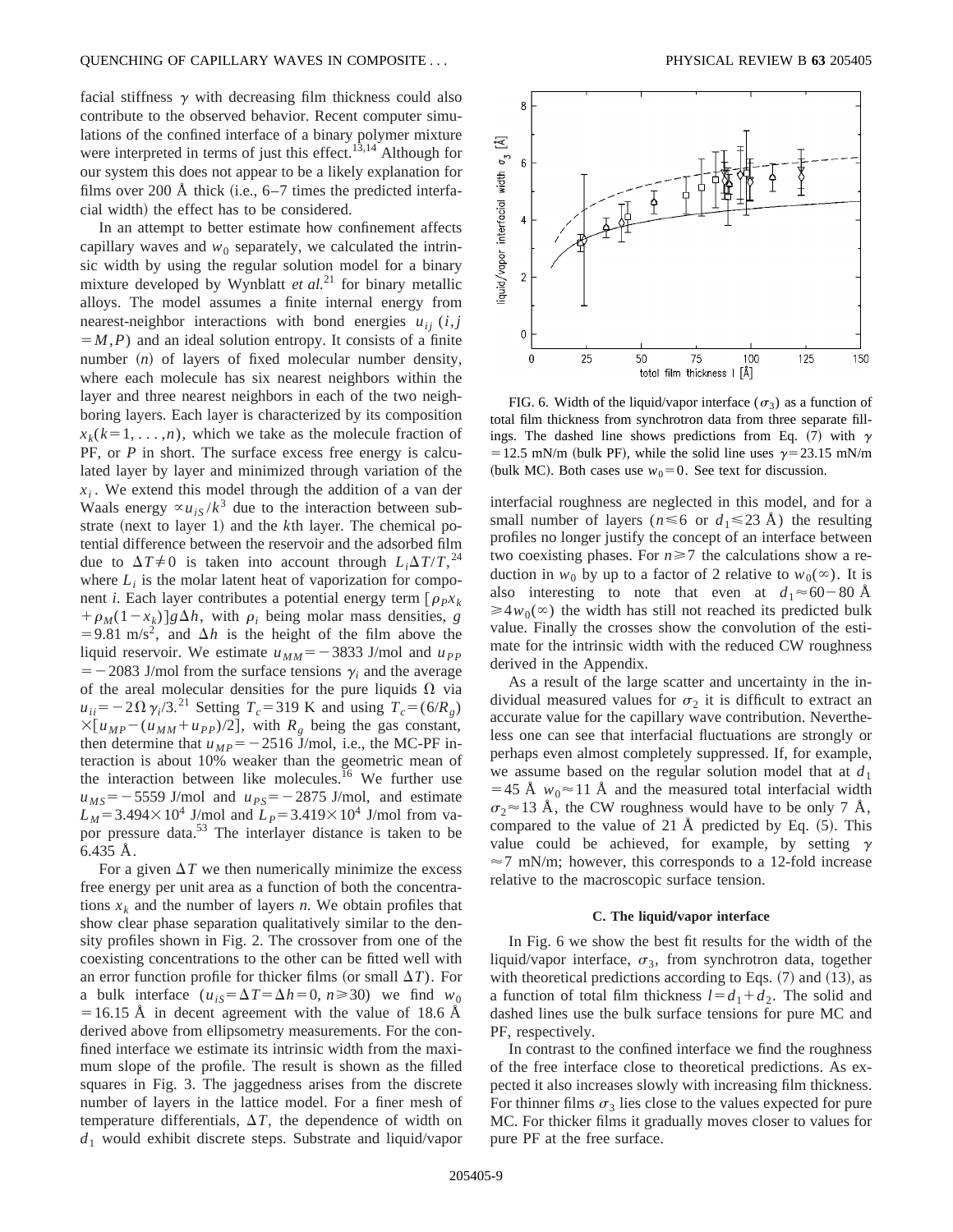

FIG. 7. Total film thickness  $l$  versus temperature offset  $\Delta T$ . Open symbols are from reflectivity data. For clarity only data from one filling (open circles) is shown with error bars. Solid circles are results from the regular solution model. The solid line is the prediction from the simple model of Eq.  $(12)$ .

Ignoring the large uncertainties in the values for  $\sigma_3$  the data could therefore be interpreted as follows: the thinnest films cannot support the formation of two separate MC- and PF-rich layers and are dominated by the preferred adsorption of MC at the substrate, leading to a smaller CW roughness due to the larger surface tension of MC. For thicker films phase separation becomes possible, resulting in a gradual reduction in the surface tension (and thus an increase in CW roughness) due to the increased PF concentration at the free surface. The roughness remains slightly below the values predicted for a composite film with pure PF at the free surface. This interpretation is entirely consistent with the previously discussed density profiles. Alternatively it will be interesting to investigate the apparent slight decrease in the surface width for thinner films relative to theoretical curves with more precise experiments on monocomponent films.

## **D. Wetting behavior**

As outlined in Sec. III the dependence of film thickness versus  $\Delta T$  is a good probe for testing the interaction between substrate and molecules in the adsorbed  $film<sup>24,54</sup>$  and to verify complete wetting.

Figure 7 shows the total wetting film thickness *l* as a function of temperature differential  $\Delta T$  for data from four separate fillings of the sample cell. Experiments usually start with a large temperature offset and films are measured at gradually increasing thicknesses until  $\Delta T$  becomes so small that temperature fluctuations lead to instabilities in thickness. The offset  $\Delta T$  is then increased and thinner films are measured again. Although there are no systematic differences between the film profiles measured in the cooling and heating cycles we do find that for the same  $\Delta T$  films remain slightly thicker on cooling  $(e.g., 94 \text{ vs } 88 \text{ Å at } \Delta T)$  $=32$  mK). This might be due to a very large time constant as part of the wetting/phase separation process or due to some very weak thermal links in the wetting cell.

The solid line in Fig. 7 shows the predictions from Eq.  $(12)$ . For all but the thickest films one sees that the simple model outlined above somewhat underestimates the film thickness. This is not too surprising, since the model neglects both the effects of mixing and the fluctuations at the liquid/ liquid interface. The regular solution model used to estimate the intrinsic width takes the entropy of mixing into account. Its results are also shown and give good agreement with the data in an intermediate  $\Delta T$  range; however, there are discrepancies at both small and large  $\Delta T$ . In view of the fact that the regular solution model does not take into account the effects of differing molecular densities, heat of mixing, capillary wave, and substrate roughness, or any other type of substrate inhomogeneities, the discrepancies are not particularly surprising.

Both the regular solution model and the simpler one based on only van der Waals potentials predict the observed dependence of the film thicknesses on temperature offset between substrate and solution. The fact that the observed thicknesses are mostly larger than the values predicted by the latter model suggests chemical mixing and/or interfacial fluctuations induce some film thickening. The smaller observed film thicknesses at the smallest  $\Delta T$  values could be due to experimental factors such as small temperature gradients within the cell, substrate inhomogeneities, or insufficient sample purity. In summary the observed van der Waals effects of wetting by a composite film are of the type predicted by Evans and co-workers.22

#### **E.** Results at  $T = 60$  °C

Measurements were taken up to  $T=60$  °C, i.e., about 14 °C above the consolute temperature. At this temperature the bulk correlation length is expected to be 20 Å. Interpretation of the data is more difficult due to reduced electron density contrast within the films and apparently rougher or more diffuse interfaces, which leads to less certainty in the model parameters. Rotating anode data taken at 40, 45, 50, and  $60^{\circ}$ C show a gradual reduction in the amplitude of the interference fringes, indicative of a decreasing density difference  $\phi_2 - \phi_1$  with increasing temperature. We find no obvious behavior in our data that would point towards a transition from two-phase coexistence to a single-phase wetting film.

At  $60^{\circ}$ C the reflectivities generally still show the same qualitative behavior as below  $T_c$ , in that the first maximum in  $R/R_F$  (for  $q_z > q_c$ ) exceeds 1. The example in Fig. 4 shows a maximum close to  $q_z=0.12 \text{ Å}^{-1}$  that is barely greater than 1. However, without the reduction in reflected intensity due to the finite roughness at the interfaces,  $R/R_F$ would exceed 1 significantly. Fitting this data therefore also requires a nonmonotonic density profile. However, we can not achieve good fits with the present simple two-layer model over the full range of  $q_z$  accessible at the synchrotron. Our data would be consistent with the much smaller density difference of  $\phi_2 - \phi_1 \approx 0.1$  if it were only fitted to the lower  $q_z$  region (similar to the range often available for neutron reflectivity<sup>55</sup>). Furthermore, if better data could be taken, interpretation would necessitate more sophisticated approaches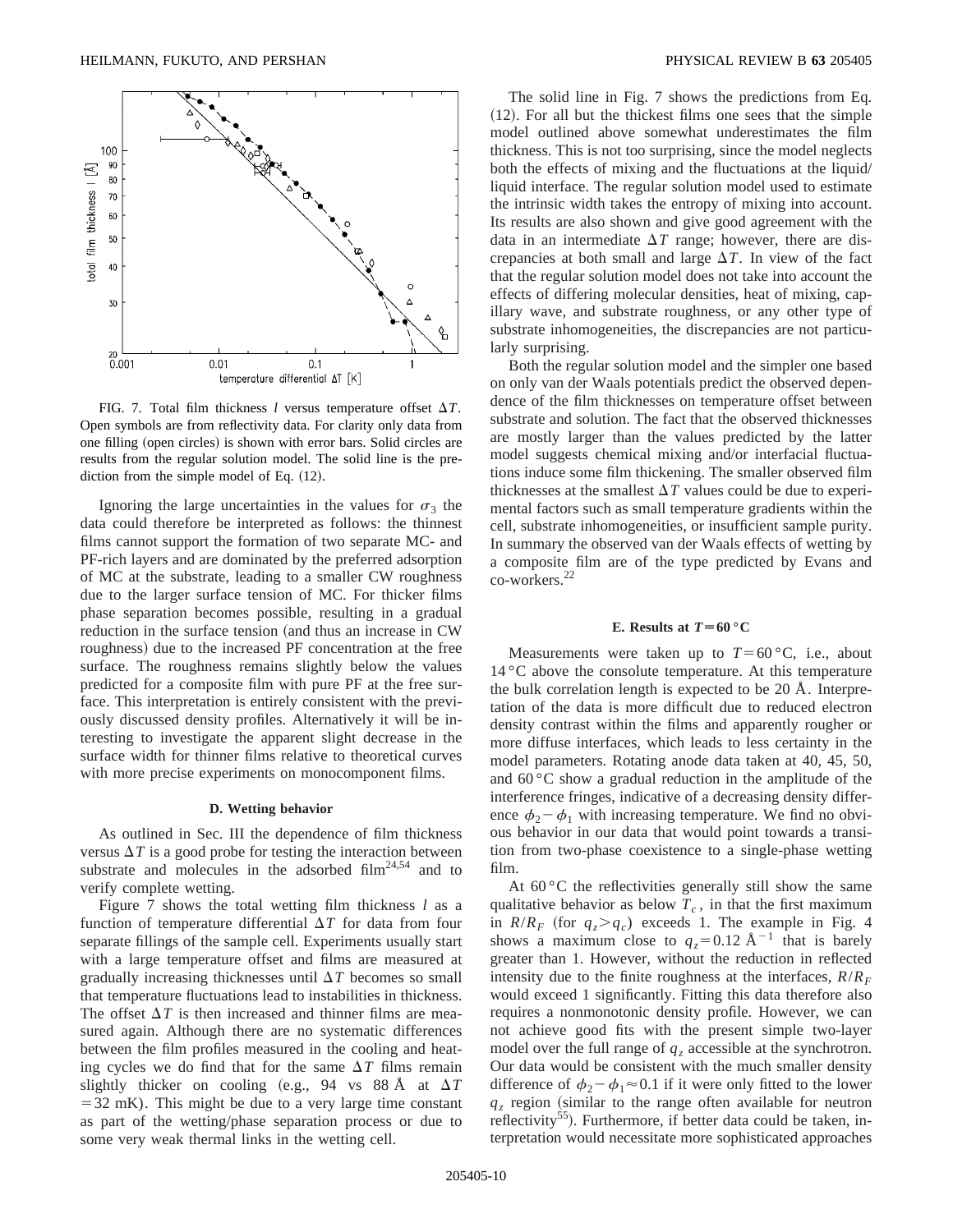such as density functional theories that explicitly take into account critical adsorption. It would be interesting to investigate the effects of confinement on critical adsorption upon approaching the consolute temperature from above. In thick enough films interfacial widths between preferentially adsorbed layers and a bulklike phase would be expected to scale with the bulk correlation length  $\xi$  and to diverge at  $T_c$ ,<sup>6</sup> but in a thin film geometry critical fluctuations should be suppressed in a way similar to the CW roughness and intrinsic width at 30 °C.

## **V. DISCUSSION**

Our x-ray reflectivity data clearly show evidence of phase separation in thin wetting films from a binary vapor below the upper critical solution temperature of the bulk mixture. Very good agreement is obtained between the data and the simplest conceivable density profile model consisting of only two layers of constant electron density for the adsorbed fluid and a Si substrate. Alternative models, such as those that include a native oxide layer on the Si substrate or with different representations of the profile leave results for total film thickness and roughnesses basically unchanged relative to their error bars, while layer densities differ by no more than 10% from the two-layer model.

Regardless of uncertainties at  $30^{\circ}$ C the density of the liquid in contact with the substrate lies between pure MC and the value for the bulk MC-rich phase, while the difference  $\phi_2 - \phi_1$  within the wetting films is slightly smaller than that for the coexisting bulk phases. As seen in Fig. 2 we also find the electron density of the PF-rich layer to be somewhat (about 13%) below the predicted bulk value. Forcing  $\phi_2$ close to its bulk value makes the fits unacceptable. The introduction of a monolayer of pure PF at the free surface also leads to much poorer fits. This is in contrast to density profiles used to model recent neutron reflectivity data from the free surface of a bulk mixture of PF/MC.<sup>56</sup> However, it is not clear whether or not one should necessarily expect that the density of the wetting films should be identical to that of the bulk mixture. For example, the relative excess volume of mixing in bulk PF/MC has been found to be on the order of 2–3  $\%$  just below  $T_c$ , <sup>57</sup> which leads to a corresponding reduction in electron density that has been neglected in our analysis. The observed density at the liquid/vapor interface could therefore be due to a combination of reduced molecular number density and higher MC concentration. Future measurements on wetting films from vapors of either PF or MC might be able to illuminate this point.<sup>58</sup>

Once the films become thinner than  $l \approx 40$  Å the experiment does not show unambiguous evidence for two regions of different uniform density. The competition between opposing preferred adsorption at the confining walls and minimization of the concentration gradient thus seems to prevent the formation of separate phases parallel to the walls. Interestingly, this also is predicted by the regular solution model.

The liquid/liquid interface is positioned close to the center of the composite wetting film as would be expected for a system with antisymmetric boundary conditions as realized through the Hamaker constants of the present system. The measured interfacial width  $\sigma_2$  shows a weak dependence on film thickness. The width is expected to arise from a convolution between a mean field intrinsic width and thermal CW roughening. Although long-range dispersion interactions with the substrate reduce the CW roughness and introduce a distance dependence according to Eqs.  $(5)$  and  $(6)$ , they do not reduce it enough to agree with the measured values for the liquid/liquid interface. CW roughness alone already exceeds the observed widths. On the other hand basically the same value for the intrinsic width is obtained from both the measured correlation lengths of the bulk phases and the regular solution model. The regular solution model also displays a significant reduction in intrinsic width with decreasing film thickness and shows how confinement leads to sharper interfaces in the absence of capillary waves. Interestingly, the values for the intrinsic width are very close to the full measured widths. In view of this it is not likely that possible errors in the Hamaker constants could account for the discrepancies. For example, since we estimate Hamaker constants from bulk values of the pure phases, the differences between the interactions between the MC- and PF-rich phases should actually be smaller than the values used here. Correction for this effect would lead to a reduction of  $A_{\text{eff}}$  in Eq.  $(10)$  and a CW roughness even greater than shown in Fig. 3. Therefore we are forced to conclude that the CW contribution is much smaller than predicted. Its weak dependence on *A*eff makes it more plausible that an effective increase of the interfacial stiffness  $\gamma$  in the confined system leads to reduced CW roughness. There still is no quantitative explanation for such an increase in  $\gamma$ . In contrast we find the width of the free surface dominated by CW roughness in reasonable agreement with estimates from the simple Hamaker approach.

The PF/MC system differs in several respects from thin films of binary mixtures of long-chain polymers. The PF/MC molecules can be considered almost spherical and nonpolar and are much smaller than the polymers. Their simple interactions should be much easier to estimate and simulate via Monte Carlo methods. Our experiment therefore offers a different physical system that also displays reduced interfacial width in a confined geometry. Our results confirm that the suppression of CW roughness and intrinsic width is a general effect due to geometric factors only and not specific to certain types of molecules or details of intermolecular interactions. A further difference lies in the fact that the polymer films typically are spin cast onto their substrates, which predetermines the number of molecules of each species in the films (canonical ensemble). In our experiment the wetting films are in contact with their relatively high-pressure vapor phase, allowing for very fast exchange of particles (grand canonical ensemble) and equilibration, and making the wetting film thickness a physically meaningful parameter in the description of the wetting process.

Theoretical models for thin films between competing walls usually assume perfectly antisymmetric interactions with the walls. While this condition is approximately realized in our system, the relative strengths of interactions with the ''walls'' could in principle be fine-tuned through modification of the substrate surface (e.g. coverage with self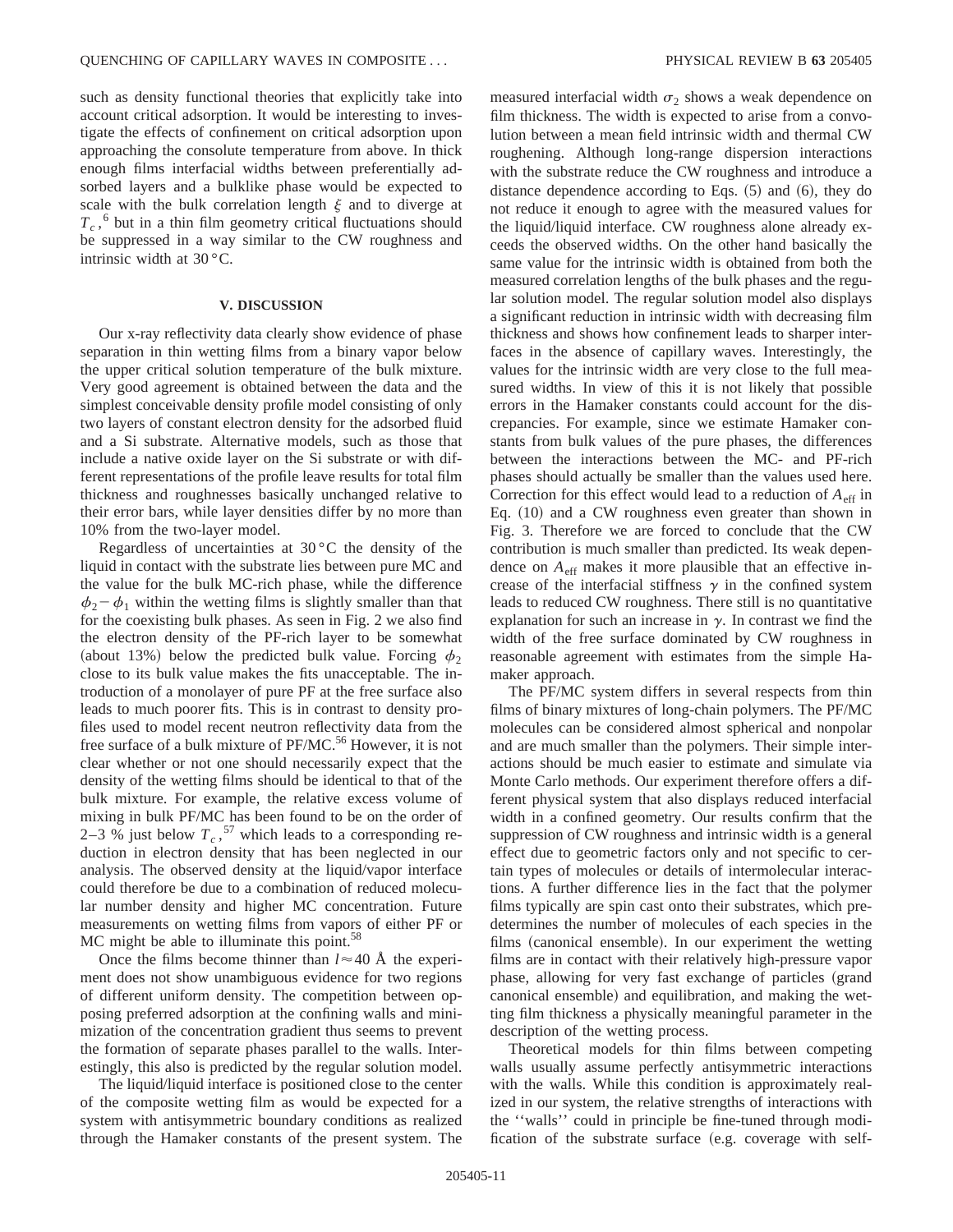assembled monolayer or Langmuir-Blodgett films of specifically selected molecules) from the perfectly antisymmetric to the symmetric case. However, most theoretical models so far have only treated short-range interactions with the substrate. For example, it is still questionable whether an interface localization transition<sup>59,60</sup> exists in real systems that are much better described by long-range van der Waals–type interactions. Our experimental geometry and technique could be used to search for such a transition in a suitable mixture.

Our results also show that x-ray reflectivity is an excellent tool for the investigation of wetting phenomena in more complex systems such as binary mixtures. The very good electron density contrast between the two components in mixtures of hydrocarbons and perfluorocarbons combined with the high photon flux available at synchrotron sources allows angstrom-type resolution in the derived density profiles. Future experiments might be improved through additional sample purification, and better substrate characterization could remove remaining small uncertainties in the density profiles. Of course it will also be interesting to employ more sophisticated density functional models in the description of our data.

The current experiment can be extended in numerous ways. More extensive measurements at different temperatures above and below  $T_c$  are in order. Assuming that the two components do not freeze first, at least two wetting transitions are expected at temperatures below  $30^{\circ}$ C.<sup>39</sup> At low temperatures the substrate should be dry, and the substrate/ vapor interface should be wetted by the MC-rich phase upon increasing the temperature above some value. At somewhat higher temperatures  $[T \ge 6-8 \degree C$  (Ref. 56)] the MC-rich/ vapor interface will then be wetted by a PF-rich layer, leading to the composite film structure observed at 30 °C. Even more complicated scenarios have been discussed previously.<sup>22</sup> Different concentrations in the liquid reservoir and therefore in the vapor phase would allow us to control the composition and thereby the position of the liquid/liquid interface within a wetting film of a given thickness. In this way the middle interface could be moved farther away from the substrate. A different geometry that would enable us to follow the development of density profiles and interfacial fluctuations to thick films, and thus to bulk behavior, would be to lower a horizontal substrate below the surface of the bulk mixture. Measurements performed in this way could be compared with previous ellipsometry,  $17-19,40$  evanescentwave-generated fluorescence spectroscopy,<sup>20</sup> neutron,<sup>55,56</sup> and x-ray scattering experiments<sup>42,61</sup> on PF/MC and related mixtures.

#### **VI. SUMMARY**

We have investigated wetting of a Si substrate by the vapor of a binary mixture of methylcyclohexane and perfluoromethylcyclohexane with x-ray reflectivity. 16 °C below the consolute temperature we find composite wetting films made up of an MC-rich phase at the substrate and a PF-rich phase at the liquid/vapor interface. The interface between the two phases stays close to the middle of the composite film for total thicknesses between 40 and 135  $\AA$ , while thinner films cannot support two separate identifiable phases. This system can be viewed as a realization of a binary system confined between walls with competing interactions. The width of the liquid/liquid interface depends weakly on the distance from the substrate. It is considerably smaller than capillary wave theory and mean field estimates of the intrinsic width predict, similar to previous observations on spin cast films from binary mixtures of long-chain polymers. Geometric confinement therefore reduces thermal capillary waves in a manner compatible with an effective increase in interfacial stiffness, and at the same time reduces the intrinsic width of the confined interface. Measurements above  $T_c$  still show signs of preferred adsorption at the confining walls.

## **ACKNOWLEDGMENTS**

We wish to acknowledge S. Coburn, J. P. Hill, B. Ocko, and E. DiMasi for their technical support at beamline X22A of the NSLS. This work was supported through NSF Grant No. NSF-DMR-98-72817. Brookhaven National Laboratory was supported by DOE Grant No. DE-AC02-76CH00016.

## **APPENDIX: CAPILLARY WAVE ROUGHNESS OF THE CONFINED LIQUID/LIQUID INTERFACE**

The capillary wave roughness  $\sigma_{\text{CW}} = \sqrt{\langle u^2(0) \rangle}$  of the MC-rich/PF-rich interface discussed in Sec. III B is based on the interfacial tension  $\gamma$  and the leading  $u^2$  term of the power-series expansion for the van der Waals potential  $\delta G(u) = G(u) - G(0)$  [see Eqs. (5)–(10)]. For thin films the roughness  $\sigma_{\rm CW}$  obtained in this way becomes comparable to the film thickness, which is clearly not physically plausible. This problem arises because limiting the power-series expansion only to the  $u^2$  term does not account for the fact that the full potential  $\delta G(u)$  diverges as  $u \rightarrow d_1$  or  $d_2$ . In this appendix we attempt to estimate the confinement effects on  $\sigma_{\text{cw}}$ arising from reduced film thicknesses by taking into account the higher-order terms in  $\delta G(u)$ .

In what follows, we assume that  $(i)$  the equilibrium film thicknesses of the MC-rich and PF-rich layers are equal  $(d_1 = d_2)$ ; (ii) the total film thickness  $l = d_1 + d_2 = 2d_1$  is fixed, which is equivalent to neglecting the effect of the free liquid/vapor interfacial roughness  $\sigma_3$ ; and (iii) the Hamaker constants satisfy the relation

$$
A_{SM} - A_{MM} \approx A_{SP} - A_{PP}. \tag{A1}
$$

As discussed already, assumption (i) is supported by both the theoretical expectations and the experimental results presented in Secs. III and IV. Assumption (ii) is consistent with the fact that for the present system fluctuations of the buried interface are essentially decoupled from those of the free surface. Assumption (iii) implies that for each of the two molecular components, the difference between van der Waals interactions with the substrate and with itself is roughly the same. Based on the estimated values of  $A_{ij}$  given in Table I, the two sides in Eq.  $(A1)$  agree within 15% for the Si/MC/PF system.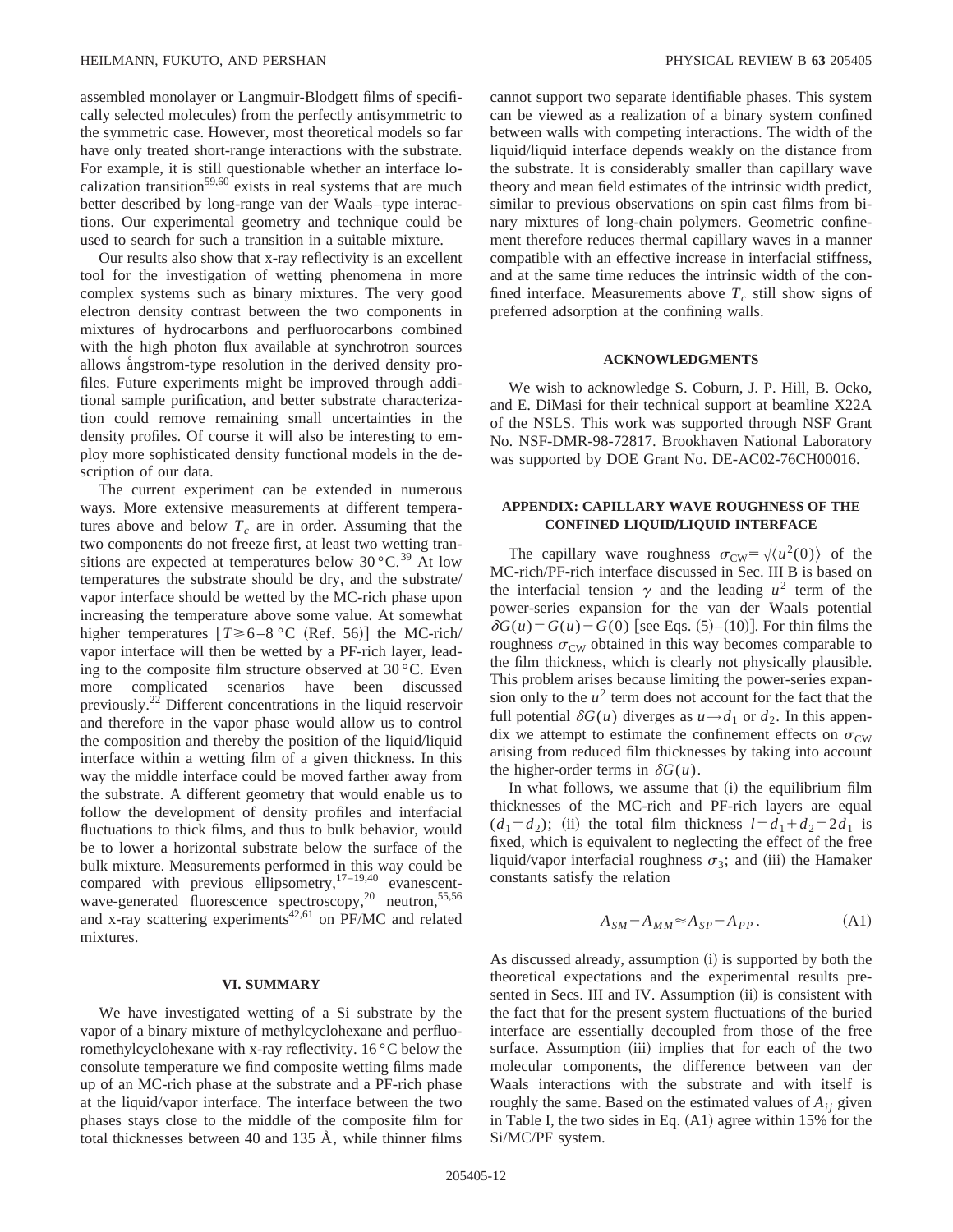The application of these assumptions to Eq.  $(8)$  results in a symmetric form of the van der Waals potential per unit area for the height fluctuations *u* of the liquid/liquid interface:

$$
\delta G(u) = \frac{1}{2} \frac{A_{\text{eff}}}{12\pi} \left[ \frac{1}{(d_1 + u)^2} + \frac{1}{(d_1 - u)^2} - \frac{2}{d_1^2} \right], \quad \text{(A2)}
$$

or by expanding as a power series,

$$
\delta G(u) = \frac{A_{\text{eff}}}{12\pi d_1^2} \sum_{n=1}^{\infty} (2n+1) \left[ \frac{u}{d_1} \right]^{2n} .
$$
 (A3)

The effective Hamaker constant is given by

$$
A_{\text{eff}} = 2[A_{SM} - A_{SP} + A_{MP} - A_{MM}] = 2[A_{MP} - A_{PP}].
$$
\n(A4)

The leading term in Eq.  $(A3)$  is identical to Eq.  $(9)$ . In the case of a free or internal interface of a bulk liquid (i.e.,  $d_1$ )  $\rightarrow \infty$ ), the term in the Hamiltonian that is most responsible for limiting the CW roughness is usually that of the interfacial tension. However, the divergence of  $\delta G(u)$  at the confining walls that is explicit in Eq.  $(A2)$  implies that the correction to  $\sigma_{\text{CW}}$  due to the nonharmonic terms of the longrange van der Waals potential should become increasingly important as  $d_1$  decreases towards the bulk value of  $\sigma_{\text{CW}}$ . Retaining the higher-order terms in  $\delta G(u)$ , the thermal average of total energy per area *A* of the liquid/liquid interface is given by

$$
\frac{\langle U \rangle}{A} = \frac{1}{2} \gamma \langle |\vec{\nabla} u(\vec{r})|^2 \rangle + \langle \delta G(u) \rangle
$$
  

$$
= \frac{1}{2} \gamma \langle |\vec{\nabla} u(\vec{r})|^2 \rangle + \frac{A_{\text{eff}}}{12 \pi d_1^2} \sum_{n=1}^{\infty} (2n+1) \frac{\langle u^{2n}(\vec{r}) \rangle}{d_1^{2n}},
$$
(A5)

where  $\vec{r} = \vec{r}_{xy}$ . Expanding the height fluctuations  $u = u(r)$  as the sum of allowed CW modes, i.e.,

$$
u(\vec{r}) = \frac{1}{(2\pi)^2} \int_{q < q_{\text{max}}} d^2 \vec{q} \,\vec{u}(\vec{q}) \exp(-i\vec{q} \cdot \vec{r}), \qquad (A6)
$$

where  $q = q_{xy}$ , the various expectation values that appear in Eq.  $(A5)$  can be expressed as

$$
\langle |\vec{\nabla} u(\vec{r})|^2 \rangle = \frac{1}{(2\pi)^2} \int d^2 \vec{q} \frac{d^2}{A} \langle |\tilde{u}(\vec{q})|^2 \rangle q^2,
$$
  

$$
\langle u^2(\vec{r}) \rangle = \frac{1}{(2\pi)^2} \int d^2 \vec{q} \frac{d^2}{A} \langle |\tilde{u}(\vec{q})|^2 \rangle,
$$
 (A7)

$$
\langle u^{2n}(\vec{r})\rangle = \left[\frac{1}{(2\pi)^2}\right]^{2n} \left\langle \int d^2\vec{q}_1 \cdots d^2\vec{q}_{2n}\tilde{u}(\vec{q}_1) \cdots \tilde{u}(\vec{q}_{2n}) \right\rangle
$$
  
× $\exp[-i(\vec{q}_1 + \cdots + \vec{q}_{2n}) \cdot \vec{r}] \right\rangle$  (A8)

$$
= \left[\frac{1}{(2\pi)^2}\right]^{2n-1} \int d^2 \vec{q}_1 \cdots d^2 \vec{q}_{2n}
$$
  
 
$$
\times \frac{1}{A} \langle \tilde{u}(\vec{q}_1) \cdots \tilde{u}(\vec{q}_{2n}) \rangle \delta(\vec{q}_1 + \cdots + \vec{q}_{2n}). \quad (A9)
$$

Equations  $(A7)$  and  $(A9)$  are based on the fact that the expectation values should be independent of the position  $r[(u^2(r))=(u^2(0))$ , etc.] and that  $u(r)$  is real  $[\tilde{u}^*(\tilde{q})]$  $=\tilde{u}(-\tilde{q})$ .

Note that for  $n \ge 2$  each expression  $\langle u^{2n}(r) \rangle$  in Eq. (A9) consists of a multiple sum over the surface capillary modes and is more difficult to evaluate than the terms in Eq.  $(A7)$ . In order to simplify the computation, we make the assumption that the average in Eq.  $(A8)$  can be approximated as the product of two separate averages, as follows:

$$
\langle u^{2n}(\vec{r})\rangle \approx \left[\frac{1}{(2\pi)^2}\right]^{2n} \sum_{i=1}^{2n} \sum_{j>i}^{2n} \left\langle \int d^2 \vec{q}_i
$$

$$
\times \int d^2 \vec{q}_j \tilde{u}(\vec{q}_i) \tilde{u}(\vec{q}_j) \exp[-i(\vec{q}_i + \vec{q}_j) \cdot \vec{r}] \right\rangle
$$

$$
\times \left\langle \prod_{k \neq i,j}^{2n} \int d^2 \vec{q}_k \tilde{u}(\vec{q}_k) \exp(-i\vec{q}_k \cdot \vec{r}) \right\rangle. (A10)
$$

By applying Eq.  $(A9)$  to each average in Eq.  $(A10)$  and noting that each term in the double sum contributes equally, the above can be reexpressed as

$$
\langle u^{2n}(\vec{r})\rangle \approx n(2n-1)\langle u^{2(n-1)}(\vec{r})\rangle \frac{1}{(2\pi)^2} \int d^2\vec{q} \frac{1}{A} \langle |\tilde{u}(\vec{q})|^2 \rangle.
$$
\n(A11)

This is exactly the recursion relation between  $\langle u^{2n} \rangle$  and  $\langle u^{2(n-1)} \rangle$  that is obtained when  $\{\tilde{u}(\vec{q})\}$  obeys Gaussian statistics. Note that Eq.  $(A11)$  gives the correct expression for the leading term  $(n=1)$  shown in Eq.  $(A7)$ .

By substituting Eq.  $(A7)$  and  $(A11)$  into  $(A5)$  and integrating over total area *A*, the average total energy  $\langle U \rangle$  can be expressed as a single sum of square amplitudes of allowed CW modes:

$$
\langle U \rangle \approx \frac{1}{(2\pi)^2} \int_{q < q_{\text{max}}} d^2 \vec{q} \, \frac{1}{2} [b_{\text{eff}} + \gamma q^2] \langle |\tilde{u}(\vec{q})|^2 \rangle
$$
\n
$$
= \sum_{\vec{q}} \frac{1}{2} [b_{\text{eff}} + \gamma q^2] \frac{1}{A} \langle |\tilde{u}(\vec{q})|^2 \rangle, \tag{A12}
$$

where the "effective" prefactor for the harmonic term  $b_{\text{eff}}$  is given by

$$
b_{\text{eff}} \equiv \frac{A_{\text{eff}}}{12\pi d_1^4} \sum_{n=1}^{\infty} (2n+1)(2n)(2n-1) \frac{\langle u^{2(n-1)} \rangle}{d_1^{2(n-1)}},
$$
\n(A13)

and  $\langle u^{2(n-1)} \rangle = \langle u^{2(n-1)}(r) \rangle = \langle u^{2(n-1)}(0) \rangle$ . Finally, an expression for the CW roughness  $\sigma_{\text{CW}} = \sqrt{\langle u^2(0) \rangle}$  in terms of  $b_{\text{eff}}$  can be obtained by the application of the equipartition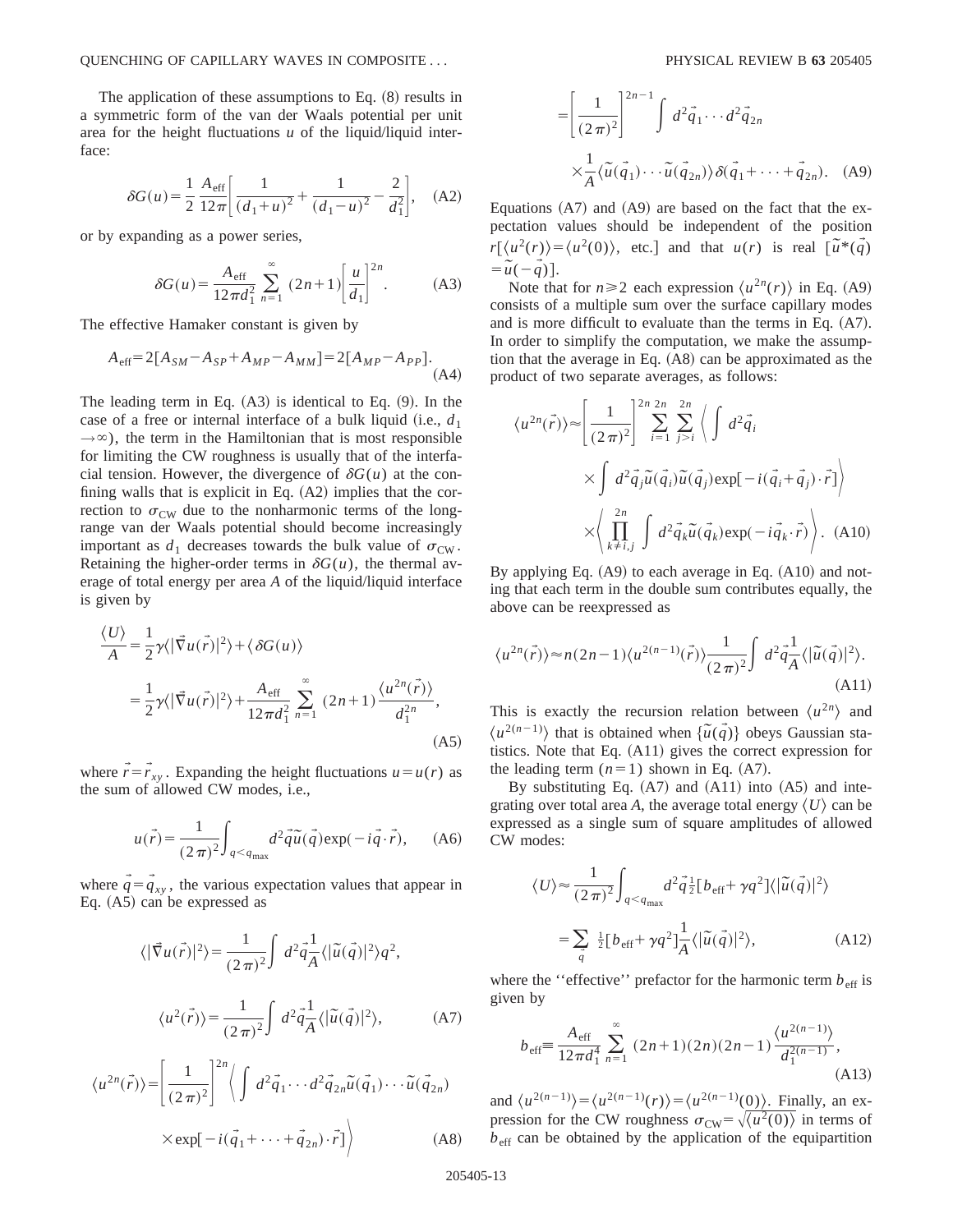theorem to Eq.  $(A12)$  and the summing of the resulting mean-square amplitudes of allowed modes [see Eq.  $(5)$ ]:

$$
\sigma_{\rm CW}^2 = \langle u^2 \rangle = \frac{k_B T}{4 \pi \gamma} \ln \left[ 1 + \frac{\gamma q_{\rm max}^2}{b_{\rm eff}} \right].
$$
 (A14)

Note that the long-wavelength cutoff is equal to  $\xi$  $= \sqrt{\gamma/b_{\text{eff}}}$ , which reduces to Eq. (6) if  $b_{\text{eff}}$  is replaced by its leading term in Eq. (A13). We have assumed that  $\xi_{\parallel}^{-1}$  is much greater than  $q_{min}$  but could be comparable to  $q_{max}$  $\approx 2\pi/B_0$ . The latter takes into account the possibility  $\xi$  $\approx B_0$ .

It is clear from Eqs.  $(A13)$  and  $(A14)$  that the estimates for the confinement effect on CW roughness depend on how the terms  $\langle u^{2(n-1)} \rangle$  in the sum for  $b_{\text{eff}}$  are evaluated. The following presents two out of many possible approximation methods for evaluation of  $\langle u^{2(n-1)} \rangle$  and therefore the calculation of  $\langle u^2 \rangle$ .

# **1. Self-consistent**  $\langle u^2 \rangle$  via Gaussian approximation **for**  $\langle u^{2(n-1)} \rangle$

It can be shown that if a fluctuating variable  $x$  obeys Gaussian statistics, the higher-order moments are related to the mean-square average through  $\langle x^{2n} \rangle = (2n-1)!! \langle x^2 \rangle^n$ . Therefore, if the height fluctuations *u* of the confined liquid/ liquid interface were to follow a Gaussian distribution, the substitution of  $\langle u^{2(n-1)} \rangle \approx (2n-3)!! \langle u^2 \rangle^{n-1}$  in Eq. (A13) could be approximated by

$$
b_{\text{eff},G}(N) = \frac{A_{\text{eff}}}{6\pi d_1^4} \sum_{n=1}^{N} n(2n+1)!! \left[ \frac{\langle u^2 \rangle}{d_1^2} \right]^{n-1} .
$$
 (A15)

If this Gaussian approximation were valid, both sides of Eq. (A14) would depend on the mean-square roughness  $\langle u^2 \rangle$ and, for a given  $N$  in Eq.  $(A15)$ , one would be able to solve Eq. (A14) for  $\langle u^2 \rangle$  self-consistently. A final solution would result if the self-consistent solution for  $\langle u^2 \rangle$  were to converge as  $N \rightarrow \infty$ . Similar procedures are often invoked to justify the random phase approximation in statistical mechanics.

Unfortunately, the power series for  $b_{\text{eff},G}(N)$  in Eq. (A15) does not converge as  $N \rightarrow \infty$  for any nonzero value of  $\langle u^2 \rangle / d_1^2$ . As a result, the only self-consistent solution for *N*  $\rightarrow \infty$  is  $\langle u^2 \rangle = 0$ . If this divergence of  $b_{\text{eff},G}$  were a physical consequence of the confining potential  $\delta G(u)$  given in Eqs. (A2) and (A3), it would imply that the CW roughness  $\sigma_{\text{CW}}$  $=\sqrt{\langle u^2 \rangle}$  of the confined liquid/liquid interface would have to be completely suppressed, i.e.,  $\sigma_{\text{CW}}=0$ . In fact the effect arises because the Gaussian approximation implicitly requires a parabolic potential that places no restrictions on the magnitude of possible fluctuations of *u*. It is clear that the divergence in the full van der Waals potential  $\delta G(u)$  as *u*  $\rightarrow d_1$  confines  $\langle u^{2(n-1)} \rangle$  in a way that the parabolic potential does not. As a result the Gaussian approximation overestimates  $b_{\text{eff}}$ , which, in turn, underestimates the value of  $\sigma_{\text{CW}}$ .



FIG. 8. Calculated CW roughness  $\sigma_{\text{CW}} = \sqrt{\langle u^2 \rangle}$  of the MC-rich/ PF-rich interface, as a function of the distance  $d_1$  from the substrate. (a)  $\sigma_{CW}$  based on self-consistent solutions for  $\langle u^2 \rangle$  using Eqs.  $(A14)$  and  $(A19)$  with the approximations  $(A17)$  and  $(A18)$  for  $\langle u^{2(n-1)} \rangle$  in the factor  $b_{\text{eff}}$ . The curves in (a) have been obtained by retaining all the terms up to a highest term given by  $u^{2N}$  in the power-series expansion of  $\delta G(u)$  [Eq. (A3)], where the value of 2*N* for each curve is indicated. The values of physical parameters used in the calculations of all the curves in  $(a)$  are given by  $T$ = 30 °C,  $\gamma$ = 0.58 mN/m,  $A_{\text{eff}}$ = 3.3×10<sup>-20</sup> J, and  $q_{\text{max}}$ = 2 $\pi/B_0$ , where  $B_0$ =6.0 Å. (b) curve 1:  $\gamma$ =0.58 mN/m,  $\delta G(u) \propto u^2$ , same as the 2*N*=2 curve in (a) (dashed line); curve 2:  $\gamma=0$ , full  $\delta G(u)$ , calculated using Eq.  $(A16)$  (thin solid line); Curve 3: convergent solution from self-consistent  $\langle u^2 \rangle$  in (a) (thick solid line).

2. Self-consistent 
$$
\langle u^2 \rangle
$$
 via approximation  $\langle u^{2(n-1)} \rangle$   
\n $\approx [\langle u^{2(n-1)} \rangle / \langle u^2 \rangle^{n-1}]_{\gamma=0} \langle u^2 \rangle^{n-1}$ 

The evaluation of expectation values would be simple if the energy density  $V$  (per area in the present case) depended only on the fluctuating field  $u(r)$  and not on its derivatives. Taking  $\gamma \approx 0$ , the moments  $\langle u^{2m} \rangle_{\gamma=0}$  for the CW fluctuations can be expressed as

$$
\langle u^{2m} \rangle_{\gamma=0} = \frac{\int_0^{d_1} du u^{2m} \exp\left(-\frac{4\pi}{q_{\text{max}}^2} \frac{\delta G(u)}{k_B T}\right)}{\int_0^{d_1} du \exp\left(-\frac{4\pi}{q_{\text{max}}^2} \frac{\delta G(u)}{k_B T}\right)}, \quad (A16)
$$

where the van der Waals potential  $\delta G(u)$  is given by Eq. (A2). The factor  $4\pi/q_{\text{max}}^2$  in the above equation defines the area in phase space for one surface mode. This factor can be obtained by considering the case of a simple harmonic potential  $V(u) = (1/2)bu^2$ , which leads to  $\langle u^2 \rangle$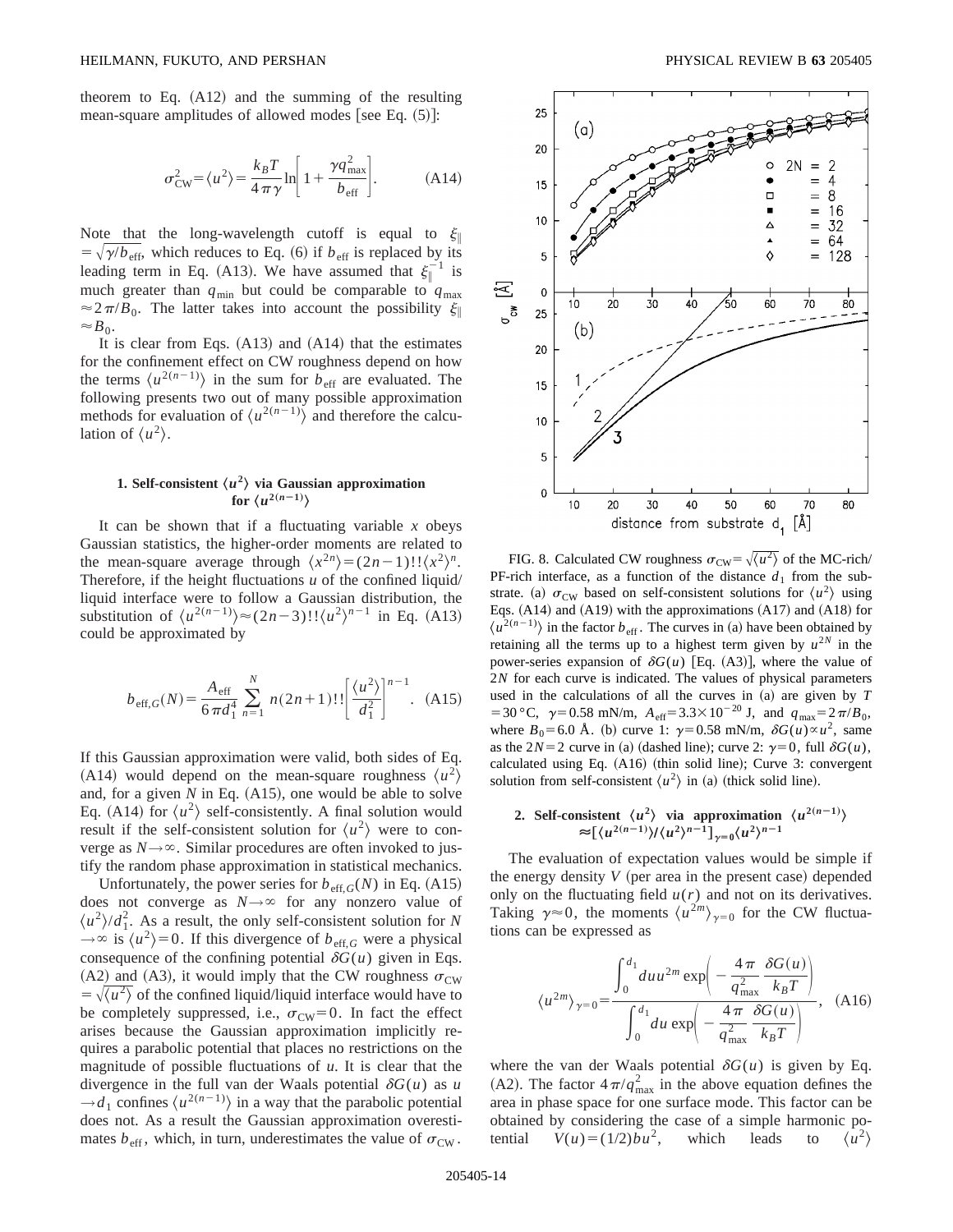$=k_B T q_{\text{max}}^2/(4 \pi b)$  [take the limit  $\gamma \rightarrow 0$  in Eq. (A14)], and using the fact that the Gaussian statistics implied by this potential require that each exponent in Eq.  $(A16)$  be equal to  $u^2/(2\langle u^2 \rangle)$ .

Recall that the divergence of  $b_{\text{eff},G}$  encountered in the Gaussian approximation results from the fact that the approximation  $\langle u^{2(n-1)} \rangle \approx (2n-3)! \langle u^2 \rangle^{n-1}$  overestimates  $\langle u^{2(n-1)} \rangle$  due to the implicit use of the weaker parabolic potential that allows unbounded variations of *u*. On the other hand, the full potential  $\delta G(u)$  in Eq. (A16) limits large fluctuations in *u*. Therefore, a more reasonable approximation for  $\langle u^{2(n-1)} \rangle$  in  $b_{\text{eff}}$  is (i) to preserve the relation  $\langle u^{2(n-1)} \rangle$  $\propto \langle u^2 \rangle^{n-1}$ , but (ii) estimate the "proportionality constant" (i.e., the ratio  $\langle u^{2(n-1)} \rangle / \langle u^2 \rangle^{n-1}$ ) using the expectation values for the  $v=0$  case:

$$
\langle u^{2(n-1)} \rangle \approx g_{n-1} \langle u^2 \rangle^{n-1}, \tag{A17}
$$

where the factor  $g_{n-1}$  is defined as

$$
g_{n-1} \equiv \frac{\langle u^{2(n-1)} \rangle_{\gamma=0}}{\langle u^2 \rangle_{\gamma=0}^{n-1}}
$$
(A18)

and calculated numerically using Eq.  $(A16)$ . By substituting Eq. (A17) into (A13),  $b_{\text{eff}}$  can be approximated by

$$
b_{\text{eff}}(N) \approx \frac{A_{\text{eff}}}{12\pi d_1^4} \sum_{n=1}^{N} (2n+1)(2n)(2n-1)g_{n-1} \left[ \frac{\langle u^2 \rangle}{d_1^2} \right]^{n-1}.
$$
\n(A19)

For any given  $N$  in  $(A19)$ , Eq.  $(A14)$  can be solved selfconsistently for  $\langle u^2 \rangle$  to obtain  $\sigma_{CW}(N)$ . Figure 8(a) shows the results of self-consistent solutions at different *N* for the CW roughness  $\sigma_{\text{CW}} = \sqrt{\langle u^2 \rangle}$  of the confined MC-rich/PF-rich interface as a function of  $d_1$ . It is clear that the calculated

- \*Current address: Space Nanotechnology Laboratory, Center for Space Research, Massachusetts Institute of Technology, Cambridge, MA 02139.
- <sup>1</sup>M. Schick, in *Liquids at Interfaces*, edited by J. Charvolin, J. F. Joanny, and J. Zinn-Justin (Elsevier Science, Amsterdam, 1990).
- 2S. Dietrich, in *Phase Transitions and Critical Phenomena*, edited by C. Domb and J. L. Lebowitz (Academic, London, 1988), Vol. 12.
- <sup>3</sup> R. Evans, J. Phys.: Condens. Matter 2, 8989 (1990).
- ${}^{4}$ K. Binder, Adv. Polym. Sci. 138, 1 (1999).
- 5A. Maciolek, A. Ciach, and R. Evans, J. Chem. Phys. **108**, 9765  $(1998).$
- 6M. E. Fisher and P. G. de Gennes, C. R. Adad. Sci. Paris B **287**, 207 (1978).
- 7R. Cherrabi, A. Saout-Elhak, M. Benhamou, and M. Daoud, J. Chem. Phys. 111, 8174 (1999).
- <sup>8</sup>M. Krech, J. Phys.: Condens. Matter 11, R391 (1999); N. B. Wilding and M. Krech, Phys. Rev. E 57, 5795 (1998).
- 9T. Kerle, J. Klein, and K. Binder, Phys. Rev. Lett. **77**, 1318  $(1996).$
- 10M. Sferrazza, C. Xiao, R. A. L. Jones, D. G. Bucknall, J. Webster, and J. Penfold, Phys. Rev. Lett. **78**, 3693 (1997).

curves converge with increasing  $N$ . Figure  $8(b)$  compares the convergent result for  $\sigma_{\rm CW}$  of confined films (curve 3) against the case of  $\delta G(u) \propto u^2$  (i.e.,  $2N=2$ ; curve 1), which can be considered as the extrapolation of the bulk behavior expected for thicker films with the same interfacial tension. Also shown in Fig. 8(b) is the roughness  $\sqrt{\langle u^2 \rangle_{\gamma=0}}$  (curve 2), calculated directly from Eq.  $(A16)$ , that would be obtained if the interfacial tension were absent and the fluctuations in  $u(r)$  were governed completely by the full van der Waals potential  $\delta G(u)$ .

Both the full potential  $\delta G(u)$  and interfacial tension  $\gamma$ contribute to the reduction of the CW roughness. Therefore, it is not surprising that curve 3, which takes into account both of these effects, lies below the other two curves in Fig.  $8(b)$ . A more important observation is that curve 3 displays the expected crossover between a  $\gamma$ -dominated regime at large  $d_1$  and a  $\delta G$ -dominated regime at small  $d_1$ . Figure 8(b) shows that as the film thickness or  $d_1$  increases, the CW roughness (curve 3) approaches the values expected from the unconfined, bulk behavior (curve  $1$ ). On the other hand, as *d*<sup>1</sup> decreases and becomes comparable to the bulk value for  $\sigma_{\text{CW}}$ , non-negligible reduction in  $\sigma_{\text{CW}}$  expected from confinement becomes evident. For  $d_1 < 20$  Å, the CW roughness estimated here for the confined interface is smaller than the bulk value by a factor of 2 or more. The comparison between curves 2 and 3 shows that this reduction in  $\sigma_{\rm CW}$  indeed originates from the dominance of the confining van der Waals potential at small  $d_1$ .

Despite the physical plausibility of these results, it is also important to note that the self-consistent CW roughness  $\sigma_{\text{CW}} = \sqrt{\langle u^2 \rangle}$  estimated above is still too large to explain the small width experimentally observed for the MC-rich/PFrich interface. Curve  $3$  in Fig. 8(b), which only takes into account the CW roughness of the interface, still lies above the data points for the measured total width  $\sigma_2$ , to which both  $\sigma_{\rm CW}$  and the intrinsic width  $w_0$  contribute (see Fig. 3).

- $11$ T. Kerle, J. Klein, and K. Binder, Eur. Phys. J. B 7, 401 (1999).
- $12$ K. Binder, M. Müller, F. Schmid, and A. Werner, J. Stat. Phys. 95, 1045 (1999).
- <sup>13</sup> A. Werner, M. Müller, F. Schmid, and K. Binder, J. Chem. Phys. **107.** 8175 (1997).
- $14$ M. Müller and K. Binder, Macromolecules 31, 8323 (1998).
- <sup>15</sup>A. Werner, M. Müller, F. Schmid, and K. Binder, J. Chem. Phys. 110, 1221 (1999).
- 16D. E. L. Dyke, J. S. Rowlinson, and R. Thacker, Trans. Faraday Soc. 55, 903 (1959).
- $17$ R. B. Heady and J. W. Cahn, J. Chem. Phys. 58, 896  $(1972)$ .
- <sup>18</sup>R. G. Howland, N.-C. Wong, and C. M. Knobler, J. Chem. Phys. **73**, 522 (1980).
- <sup>19</sup> J. W. Schmidt, Phys. Rev. A **41**, 885 (1990).
- $^{20}$ A.-M. Williamson and I. A. McLure, Physica A  $234$ , 225 (1996).
- <sup>21</sup>P. Wynblatt, A. Saúl, and D. Chatain, Acta Mater. **46**, 2337  $(1998).$
- $^{22}$ M. M. Telo da Gama and R. Evans, Mol. Phys. 48, 687 (1983); I. Hadjiagapiou and R. Evans, *ibid.* **54**, 383 (1985).
- <sup>23</sup> A recent study finds indirect evidence for phase separation in thin binary wetting films: A. Mukhopadhyay and B. M. Law, Phys. Rev. Lett. **83**, 772 (1999).